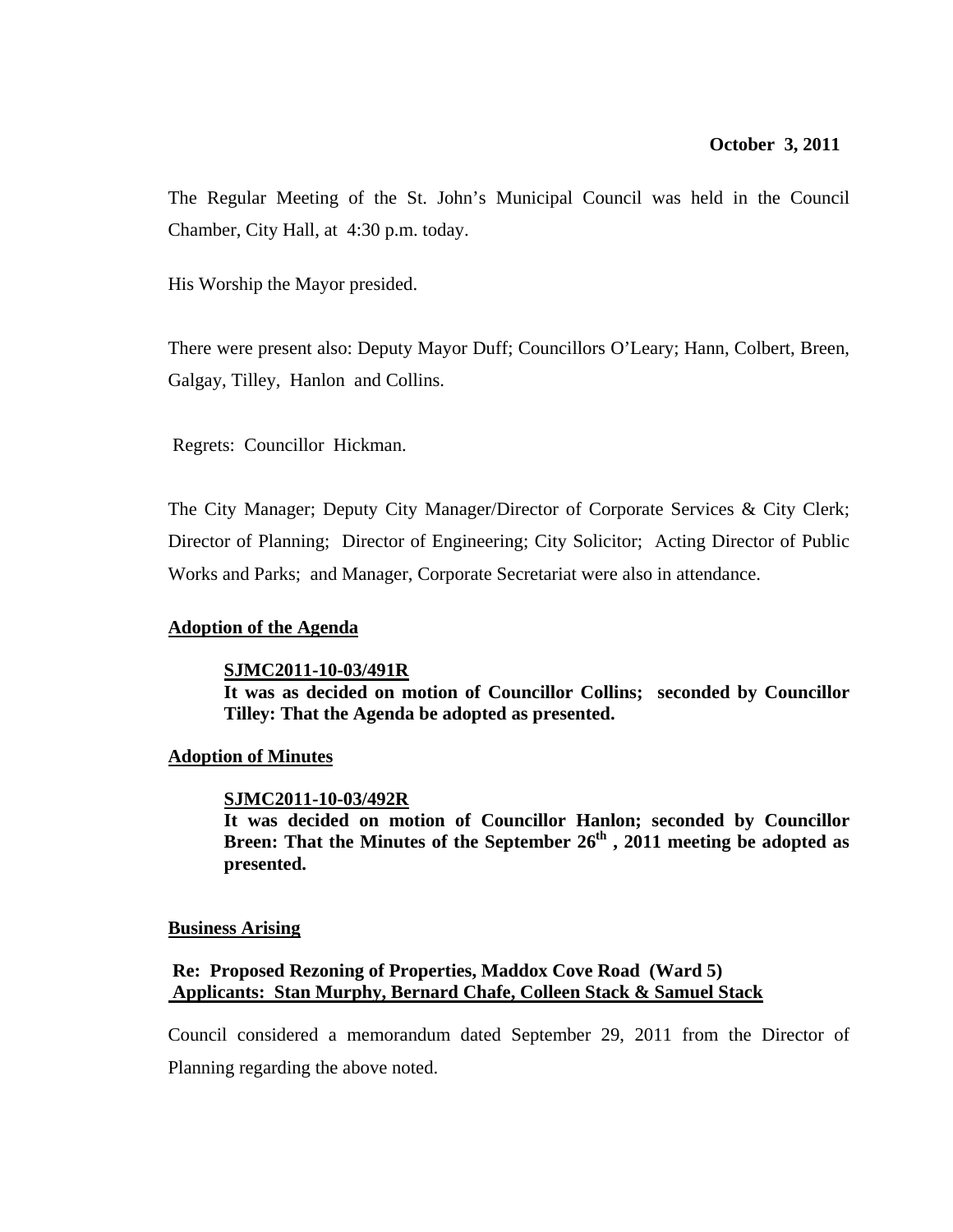### **SJMC2011-10-03/493R**

**It was moved by Councillor Collins; seconded by Councillor Hann: That the following Resolutions for St. John's Municipal Plan Amendment Number 95, 2011 and St. John's Development Regulations Amendment Number 512, 2011 be adopted in principle, subject to the issuance of a Provincial release from the Department of Municipal Affairs:** 

# **RESOLUTION ST. JOHN'S MUNICIPAL PLAN AMENDMENT NUMBER 95, 2011**

**WHEREAS** the City of St. John's wishes to redesignate land on the west end of Maddox Cove Road, adjacent to the municipal boundary of the City with the Town of Petty Harbour-Maddox Cove, to allow residential development with private on-site water and septic sewer services.

**BE IT THEREFORE RESOLVED** that the City of St. John's hereby adopts the following map amendment to the St. John's Municipal Plan pursuant to the provisions of the Urban and Rural Planning Act:

**Redesignate land at the west end of Maddox Cove Road, adjacent to the municipal boundary of the City with the Town of Petty Harbour-Maddox Cove, from the Restricted Land Use District to the Rural Land Use District as shown on Map III-IA attached.**

**BE IT FURTHER RESOLVED** that the City of St. John's requests the Minister of Municipal Affairs to register the proposed amendment in accordance with the requirements of the Urban and Rural Planning Act, 2000.

**IN WITNESS THEREOF** the Seal of the City of St. John's has been hereunto affixed and this Resolution has been signed by the Mayor and the City Clerk on behalf of Council this

 $3<sup>rd</sup>$  day of October, 2011.

**\_\_\_\_\_\_\_\_\_\_\_\_\_\_\_\_\_\_\_\_\_\_\_\_\_\_\_\_\_\_** 

**\_\_\_\_\_\_\_\_\_\_\_\_\_\_\_\_\_\_\_\_\_\_\_\_\_\_\_\_\_\_** 

**Mayor** 

 $\overline{a}$ 

**City Clerk**

**Provincial Registration** 

I hereby certify that this Amendment has been prepared in accordance with the Urban and Rural Planning Act, 2000.

\_\_\_\_\_\_\_\_\_\_\_\_\_\_\_\_\_\_\_\_\_\_\_\_\_\_\_\_\_\_\_\_\_\_\_\_\_\_\_\_\_\_\_\_\_\_\_\_\_\_\_

**MCIP**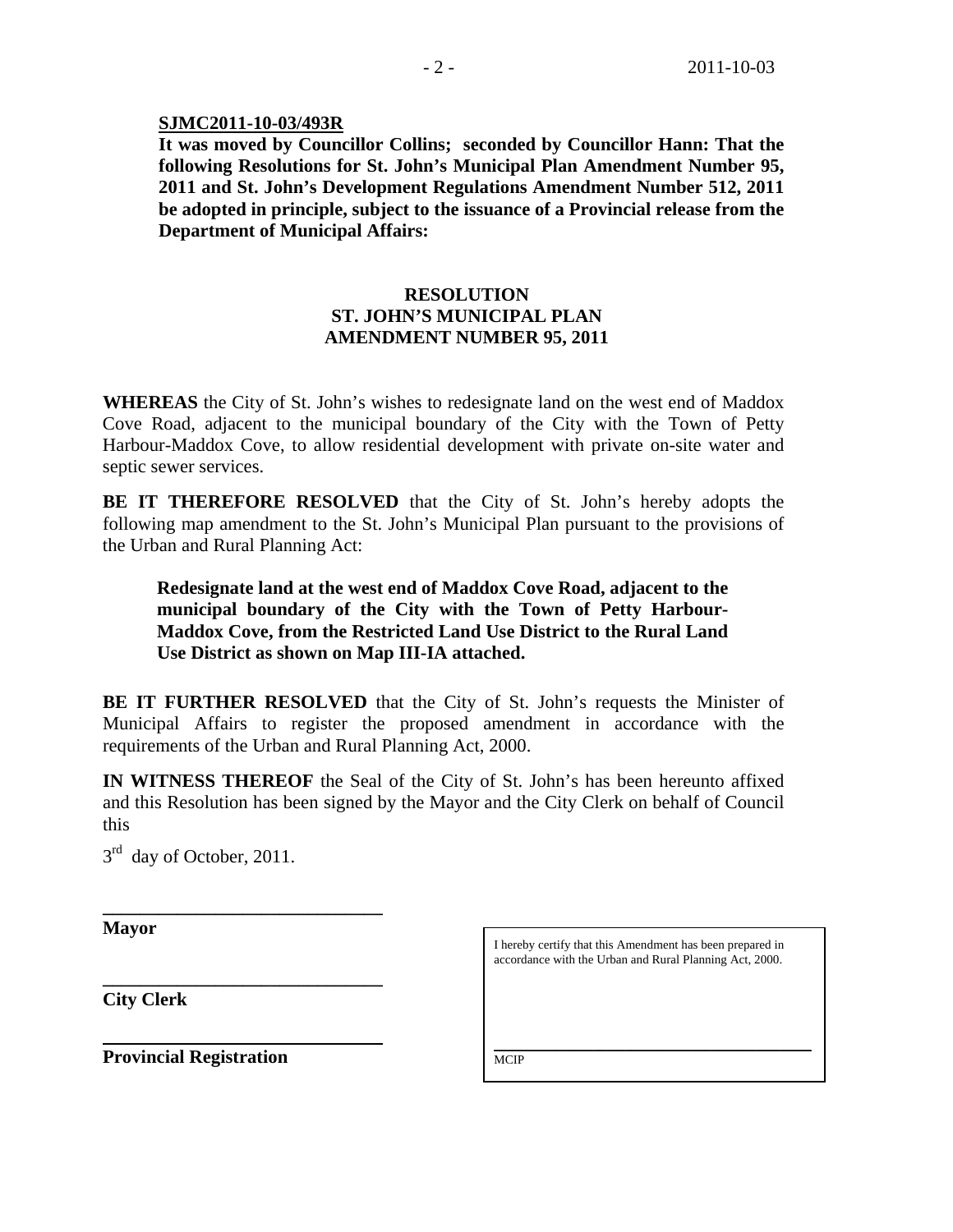| <b>RES</b><br>City of St. John's<br>Town of Petty Harbour - Maddox Cove                                              | <b>MADDOX COVE</b><br>R                                                                                                                                                                       |
|----------------------------------------------------------------------------------------------------------------------|-----------------------------------------------------------------------------------------------------------------------------------------------------------------------------------------------|
| <b>CITY OF ST. JOHN'S</b><br><b>MUNICIPAL PLAN</b><br>Amendment No. 95, 2011<br>[Map III-1A]                         | 2011 09 21 SCALE: 1:3000<br>CITY OF ST. JOHN'S<br>DEPARTMENT OF PLANNING<br>I hereby certify that this amendment<br>has been prepared in accordance with the<br>Urban and Rural Planning Act. |
| AREA PROPOSED TO BE REDESIGNATED FROM<br>RESTRICTED (RES) LAND USE DISTRICT TO<br><b>RURAL (R) LAND USE DISTRICT</b> |                                                                                                                                                                                               |
| <b>MADDOX COVE ROAD PROPERTIES</b>                                                                                   |                                                                                                                                                                                               |
|                                                                                                                      | M.C.I.P. signature and seal                                                                                                                                                                   |
| <b>Mayor</b>                                                                                                         |                                                                                                                                                                                               |
| <b>City Clerk</b>                                                                                                    |                                                                                                                                                                                               |
| <b>Council Adoption</b>                                                                                              | <b>Provincial Registration</b>                                                                                                                                                                |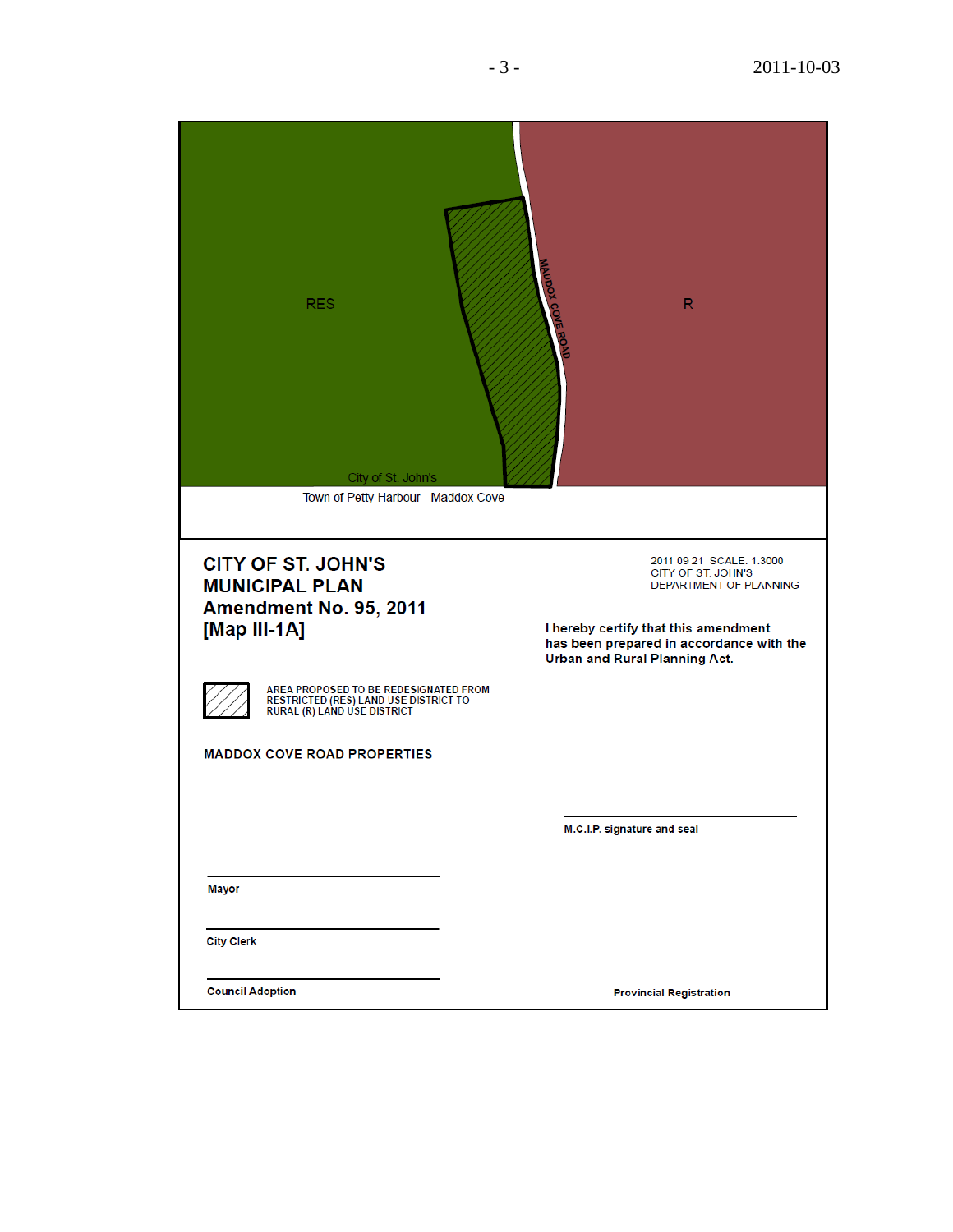# **RESOLUTION ST. JOHN'S DEVELOPMENT REGULATIONS AMENDMENT NUMBER 512, 2011**

**WHEREAS** the City of St. John's wishes to rezone land on the west end of Maddox Cove Road, adjacent to the municipal boundary of the City with the Town of Petty Harbour-Maddox Cove to allow residential development with private on-site water and septic sewer services.

**BE IT THEREFORE RESOLVED** that the City of St. John's hereby adopts the following map amendment to the St. John's Development Regulations pursuant to the provisions of the Urban and Rural Planning Act.

> **Rezone land at the west end of Maddox Cove Road, adjacent to the municipal boundary of the City with the Town of Petty Harbour-Maddox Cove, from the Open Space Reserve (OR) Zone to the Rural Residential Infill (RRI) Zone as shown on Map Z-IA attached.**

**BE IT FURTHER RESOLVED** that the City of St. John's requests the Minister of Municipal Affairs to register the proposed amendment in accordance with the requirements of the Urban and Rural Planning Act, 2000.

**IN WITNESS THEREOF** the Seal of the City of St. John's has been hereunto affixed and this Resolution has been signed by the Mayor and the City Clerk on behalf of

Council this 3<sup>rd</sup> day of October, 2011.

**\_\_\_\_\_\_\_\_\_\_\_\_\_\_\_\_\_\_\_\_\_\_\_\_\_\_\_\_\_\_** 

**\_\_\_\_\_\_\_\_\_\_\_\_\_\_\_\_\_\_\_\_\_\_\_\_\_\_\_\_\_\_** 

**Mayor** 

 $\overline{a}$ 

**City Clerk** MCIP

**Provincial Registration** 

I hereby certify that this Amendment has been prepared in accordance with the Urban and Rural Planning Act, 2000.

\_\_\_\_\_\_\_\_\_\_\_\_\_\_\_\_\_\_\_\_\_\_\_\_\_\_\_\_\_\_\_\_\_\_\_\_\_\_\_\_\_\_\_\_\_\_\_\_\_\_\_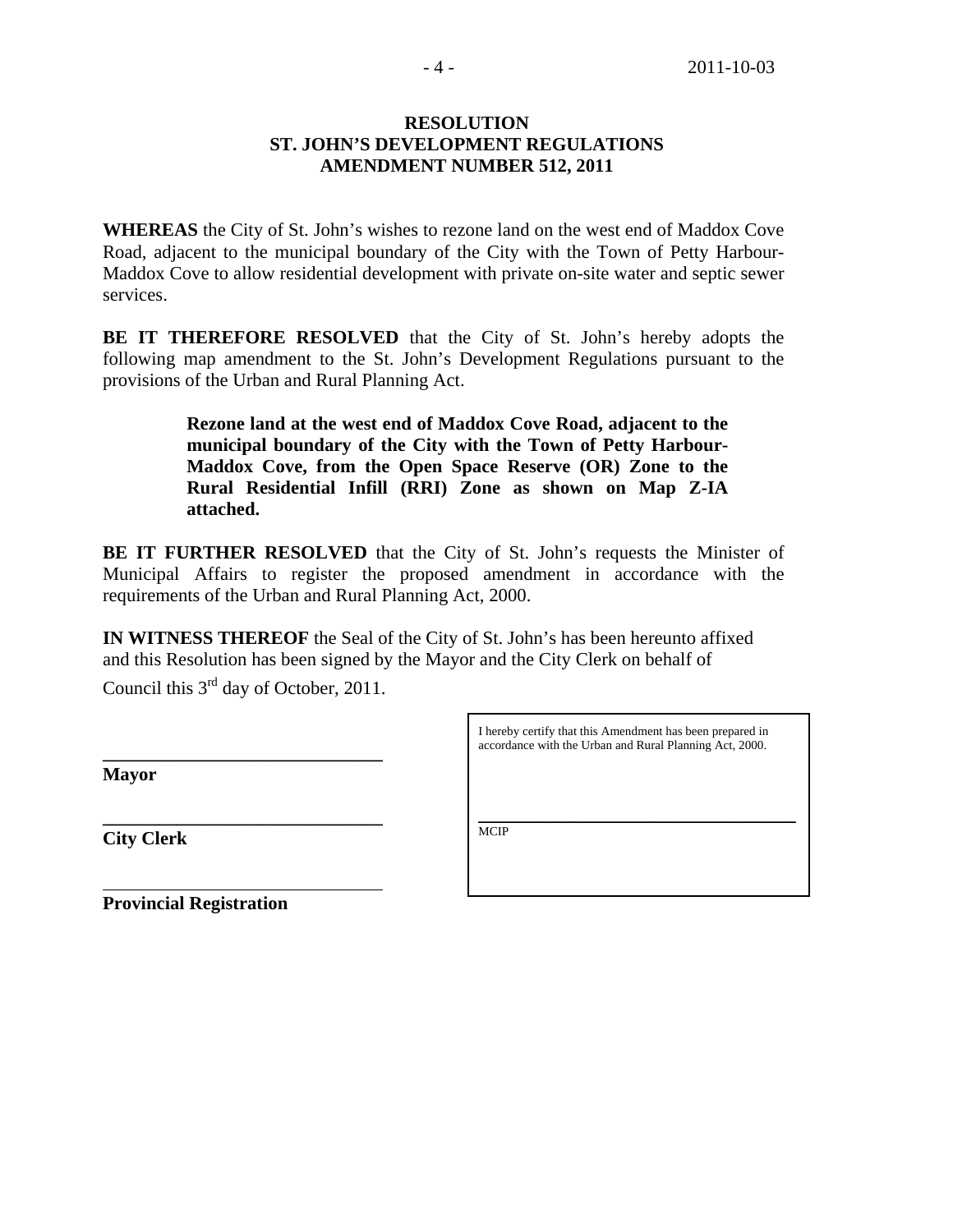| OR<br>City of St. John's<br>Town of Petty Harbour - Maddox Cove                                                              | <b>INADDOX COVE ROAD</b><br>R                                                                                                                                                                 |
|------------------------------------------------------------------------------------------------------------------------------|-----------------------------------------------------------------------------------------------------------------------------------------------------------------------------------------------|
| <b>CITY OF ST. JOHN'S</b><br><b>DEVELOPMENT REGULATIONS</b><br>Amendment No. 512, 2011<br>[Map $Z-1A$ ]                      | 2011 09 21 SCALE: 1:3000<br>CITY OF ST. JOHN'S<br>DEPARTMENT OF PLANNING<br>I hereby certify that this amendment<br>has been prepared in accordance with the<br>Urban and Rural Planning Act. |
| AREA PROPOSED TO BE REZONED FROM<br>OPEN SPACE RESERVE (OR) LAND USE ZONE TO<br>RURAL RESIDENTIAL INFILL (RRI) LAND USE ZONE |                                                                                                                                                                                               |
| <b>MADDOX COVE ROAD PROPERTIES</b>                                                                                           |                                                                                                                                                                                               |
|                                                                                                                              | M.C.I.P. signature and seal                                                                                                                                                                   |
| <b>Mayor</b>                                                                                                                 |                                                                                                                                                                                               |
| <b>City Clerk</b>                                                                                                            |                                                                                                                                                                                               |
| <b>Council Adoption</b>                                                                                                      | <b>Provincial Registration</b>                                                                                                                                                                |

**Deputy Mayor Duff expressed concern with granting approval to this rezoning application given the Committee's recommendation to defer a proposed rezoning of property outlined in Item #9 of the Planning Committee report pending completion of a report by staff on the City's current land use planning policy for rural unserviced development in the City.** 

**The motion being put was carried with Deputy Mayor Duff dissenting.**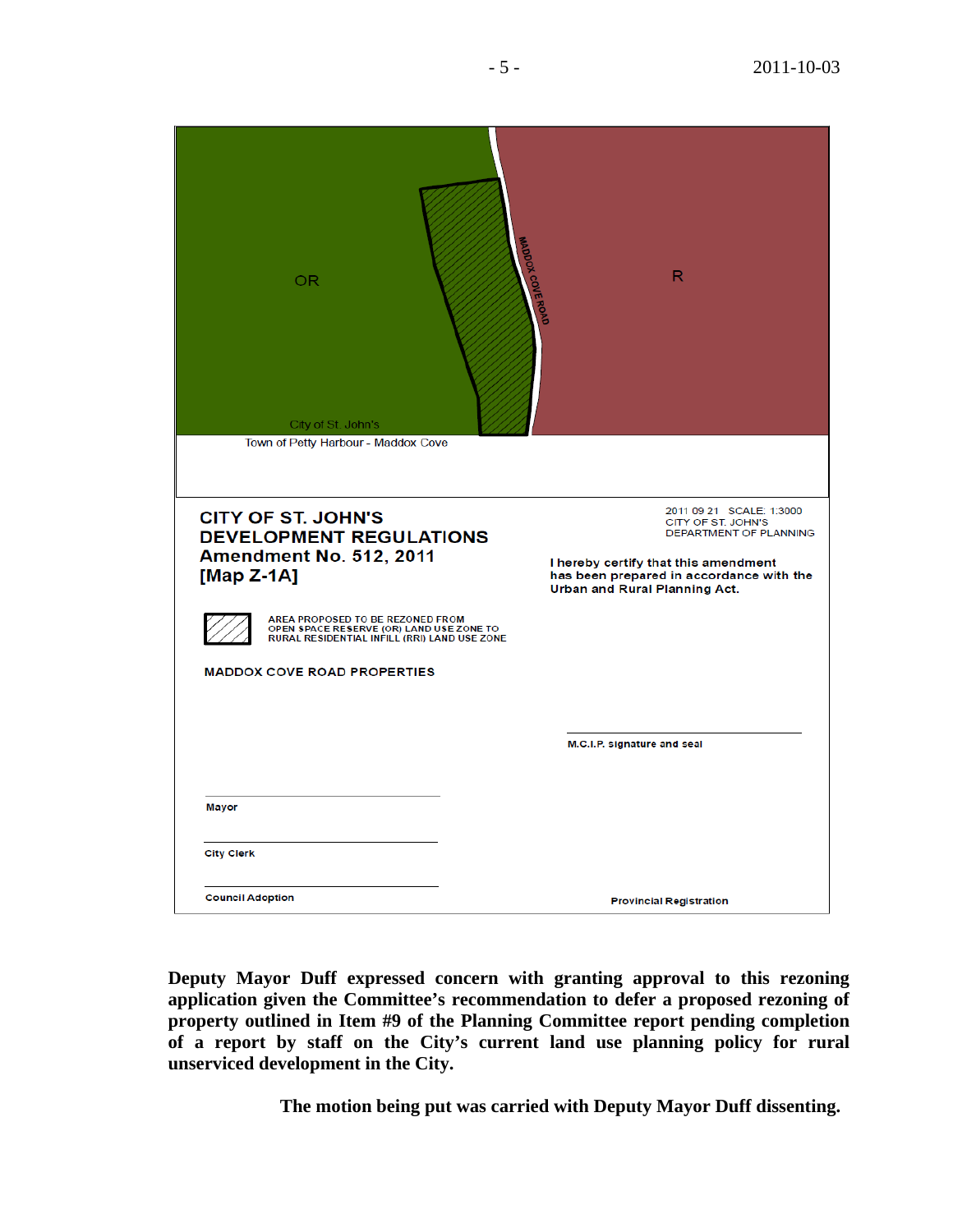### **Committee Reports**

### **Planning Standing Committee Report dated September 22, 2011**

Council considered the following Planning Standing Committee Report dated September 22, 2011:

| In Attendance: | Councillor Frank Galgay, Chairperson                          |  |  |  |
|----------------|---------------------------------------------------------------|--|--|--|
|                | Deputy Mayor Shannie Duff                                     |  |  |  |
|                | Councillor Sheilagh O'Leary                                   |  |  |  |
|                | <b>Councillor Sandy Hickman</b>                               |  |  |  |
|                | <b>Councillor Tom Hann</b>                                    |  |  |  |
|                | <b>Councillor Danny Breen</b>                                 |  |  |  |
|                | <b>Councillor Bruce Tilley</b>                                |  |  |  |
|                | <b>Councillor Debbie Hanlon</b>                               |  |  |  |
|                | Mr. Bob Smart, City Manager                                   |  |  |  |
|                | Mr. Paul Mackey, Deputy City Manager/Director of Public Works |  |  |  |
|                | & Parks                                                       |  |  |  |
|                | Mr. Cliff Johnston, Director of Planning                      |  |  |  |
|                | Mr. Walt Mills, Director of Engineering                       |  |  |  |
|                | Ms. Elizabeth Lawrence, Director of Economic Development,     |  |  |  |
|                | Tourism & Culture                                             |  |  |  |
|                | Mr. Gordon Tucker, Acting Director of Building & Property     |  |  |  |
|                | Management                                                    |  |  |  |
|                | Mr. Joe Sampson, Manager of Development                       |  |  |  |
|                | Mr. Ken O'Brien, Manager of Planning & Information            |  |  |  |
|                | Mr. Robin King, Transportation Engineer                       |  |  |  |
|                | Mr. Mark Hefferton, Planner                                   |  |  |  |
|                | Ms. Jennifer Mills, Communications Officer                    |  |  |  |
|                | Ms. Kelly Butler, Recording Secretary                         |  |  |  |

Also in attendance were Mr. Dave Bartlett with The Telegram and Ms. Alisha Morrissey with the St. John's Board of Trade.

**1. Delegation – St. John's Board of Trade Community Roundtable Initiative** The Committee met with representatives of the St. John's Board of Trade (Mr. Derek Sullivan, Mr. Strat Canning, and Ms. Chip Clarke) and reviewed correspondence and a Power Point presentation regarding the results of their Community Roundtable Initiative. (A copy of the Board of Trade's correspondence and presentation is **attached**.)

**The Committee agreed that a further meeting between the Planning Committee and representatives of the Board of Trade be held to discuss the Community Roundtable Initiative in further detail.**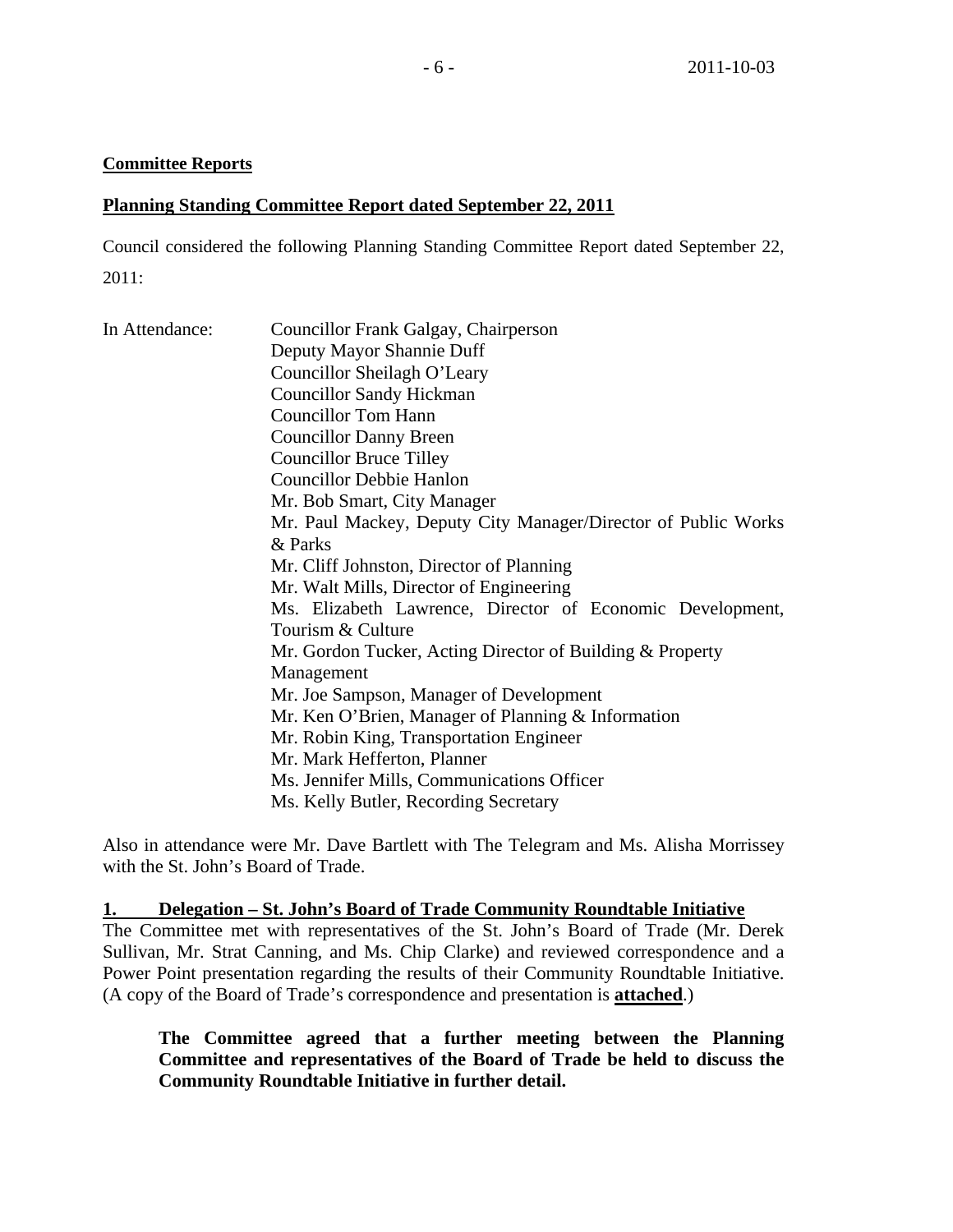# **2. Delegation – Mr. Kevin King re: Proposed Rezoning of Property on Stavanger Drive (Ward 1)**

The Committee met with Mr. Kevin King to discuss the proposed rezoning of property on Stavanger Drive from the Commercial Regional (CR) Zone to the Residential Low Density (R1) to accommodate a residential subdivision for single detached dwellings with approximately 65 building lots. The Committee also considered the **attached** memorandum dated September 16, 2011, from the Director of Planning and the Manager of Planning and Information.

**The Committee agreed to direct the Department of Planning to schedule a public meeting on the rezoning application which will be chaired by a member of Council.** 

*The public meeting on this rezoning application has been scheduled for Wednesday, October 19, 2011, at 7:00 p.m. in the Foran Greene Room, City Hall. Councillor Hickman is scheduled to chair this public meeting.*

# **3. Delegation – Mr. Kevin King re: Proposed Rezoning of Property at Civic No. 385-397 Blackmarsh Road (former Gulliver Farm Property) (Ward 3)**

The Committee met with Mr. Kevin King to discuss the proposed rezoning of a portion of the Gulliver's Farm property from the Residential Low Density (R1) Zone to the Apartment Medium Density (A2) Zone. The Committee also considered the **attached** memorandum dated September 16, 2011, from the Director of Planning and the Manager of Planning and Information. Council previously made a decision to rezone the majority of the subject property to the Apartment Medium (A2) Zone in February, 2010.

(Councillor Collins entered the meeting at 1:20 p.m.)

**The Committee recommends, on motion of Councillor Tilley; seconded by Councillor Collins: That, subject to completion of discussions between the proponent and the Departments of Public Works and Parks, Engineering, and Planning regarding the subdivision layout along Blackmarsh Road, the rezoning application be referred to a public meeting which will be chaired by a member of Council.** *(Subsequent to the Planning Committee meeting of September 22nd, Department of Planning staff had discussed the application with the Department of Public Works and Parks and it has been determined that the proposed subdivision layout along Blackmarsh Road is acceptable. Consequently, the public meeting on the rezoning application can now be scheduled by City Staff.)* 

*The public meeting on this rezoning application has been scheduled for Tuesday, October 18, 2011, at 7:00 p.m. in the Foran Greene Room, City Hall. Councillor Hickman is scheduled to chair this public meeting.*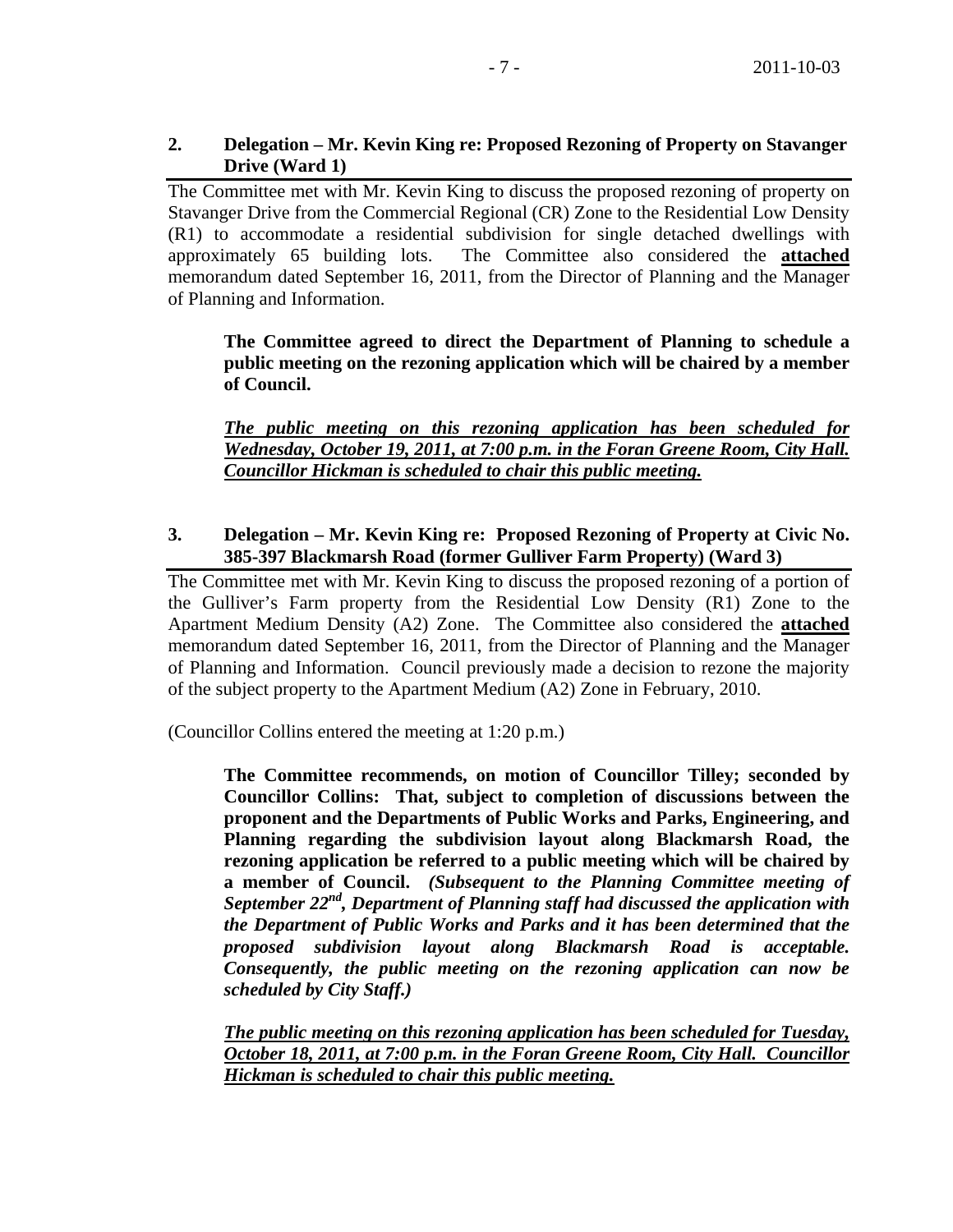## **4. Delegation – Mr. Ron Fougere, Architect re: Redevelopment of the Former Star of the Sea Hall Site – Civic No. 40 Henry Street (Ward 2)**

The Committee met with Mr. Ron Fougere to discuss the proposed rezoning of the former Star of the Sea Hall site at Civic No. 40 Henry Street from the Residential Downtown (RD) Zone to the Commercial Central Mixed (CCM) Zone to accommodate a residential condominium building with approximately 50 residential units.

**The Committee recommends, on motion of Councillor Hanlon; seconded by Councillor Hann: That the applicant be asked to undertake a Land Use Assessment Report on the proposed residential condominium building development.** *(The proposed Terms of Reference for the Land Use Assessment Report are attached for Council's consideration of approval.)*

 **It is further recommended that upon completion of the Land Use Assessment Report and review of the report by City Staff, that the proposed rezoning of the property and the Land Use Assessment Report for the residential condominium building development be referred to a public meeting to be chaired by a member of Council.** 

# **5. Proposed Standards for Drive-Thru Operations**

The Committee considered the **attached** memorandum dated September 16, 2011, from the Director of Planning and a report from the Department of Planning staff regarding a survey taken of standards for drive-thrus in other Canadian municipalities. (A copy of the survey is on file with the City Clerk's Department.) The Committee also considered a report on draft proposed standards for consideration of implementation in the City of St. John's.

**The Committee agreed with staff's recommendation that the proposed standards for drive-thrus be reviewed in detail by the Departments of Planning and Engineering. Upon completion of the review, the proposed text amendments will be referred back to the Planning Committee for further consideration and a recommendation to Council.**

**6. Proposed Text Amendment – Paving Existing Parking Lots in Flood Plains** The Committee considered the **attached** memorandum dated September 16, 2011, from the Director of Planning regarding the above noted matter.

**The Committee recommends, on motion of Councillor Breen; seconded by Councillor Collins, with Deputy Mayor Duff and Councillor O'Leary opposed: That staff be directed to prepare the proposed text amendment to the St. John's Development Regulations in conjunction with the City's Legal Department, and advertise the proposed text amendment for public review and comment. Upon completion of the advertising process, the proposed text amendment will be referred to a future Regular Meeting of Council for consideration of adoption.**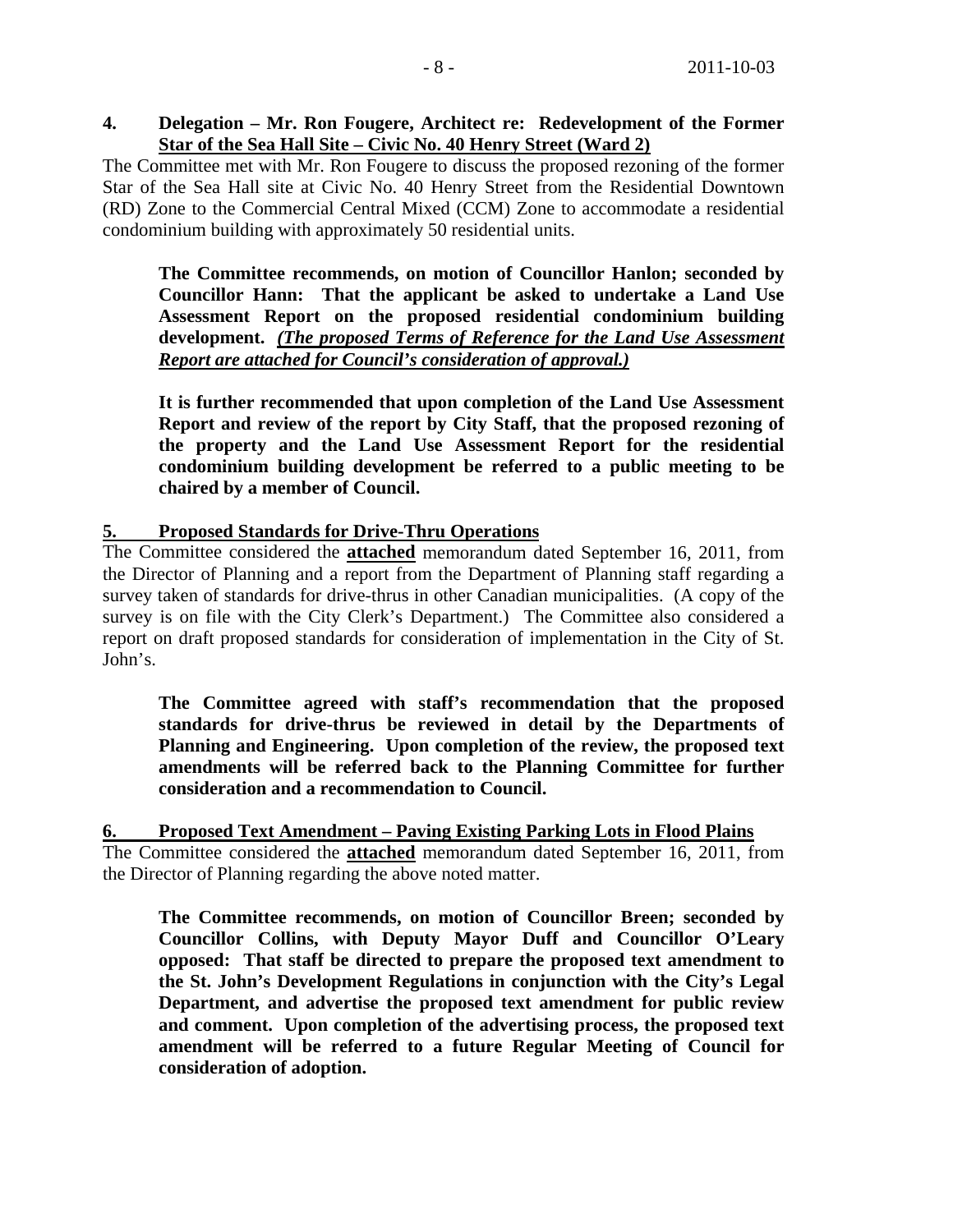# **7. Proposed Text Amendment – Residential Special (RA) Zone for Heritage Uses – Civic No. 18 Topsail Road (Ward 2)**

The Committee considered the **attached** memorandum dated September 15, 2011, from the Director of Planning and the Manager of Planning and Information regarding the above noted matter.

**The Committee agreed to direct City Staff to advertise the proposed text amendment to the St. John's Development Regulations to introduce "Heritage Uses" as a Discretionary Use in the Residential Special (RA) Zone. Upon completion of the advertising process, the proposed text amendment will be referred to a future Regular Meeting of Council for consideration of adoption.** 

**It is further recommended that Council set the building line for the proposed new cul-de-sac, at Civic No. 18 Topsail Road, at six (6) metres.**

# **8. Proposed Rezoning of Property – Civic No. 267 Mundy Pond Road (Ward 3) – Roy Squires**

The Committee considered the **attached** memorandum dated September 15, 2011, from the Director of Planning and the Manager of Planning and Information regarding the above noted matter.

**The Committee recommends, on motion of Councillor Tilley; seconded by Councillor Hanlon: That the application be rejected in light of the current zoning and restrictions on townhousing development in Planning Area 4 along Mundy Pond Road. In addition, the Department of Public Works and Parks has indicated that the proposed development may hinder snow clearing efforts due to high quantities of snow in this area, along with the creation of narrow lots and multiple driveways.** 

# **9. Proposed Rezoning of Property – Maddox Cove Road (Ward 5) – Kevin Heffernan**

The Committee considered the **attached** memorandum dated September 15, 2011, from the Director of Planning and the Manager of Planning and Information regarding the above noted matter.

**The Committee recommends, on motion of Councillor Breen; seconded by Councillor Hanlon: That a decision on the application be deferred pending completion of a report by City Staff on the City's current land use planning policy for rural unserviced development in the city.**

# **10. Proposed Rezoning of Property – Civic No. 402 Back Line Road (Ward 5) – Daniel Pike**

The Committee considered the **attached** memorandum dated September 15, 2011, from the Director of Planning and the Manager of Planning and Information regarding the above noted matter.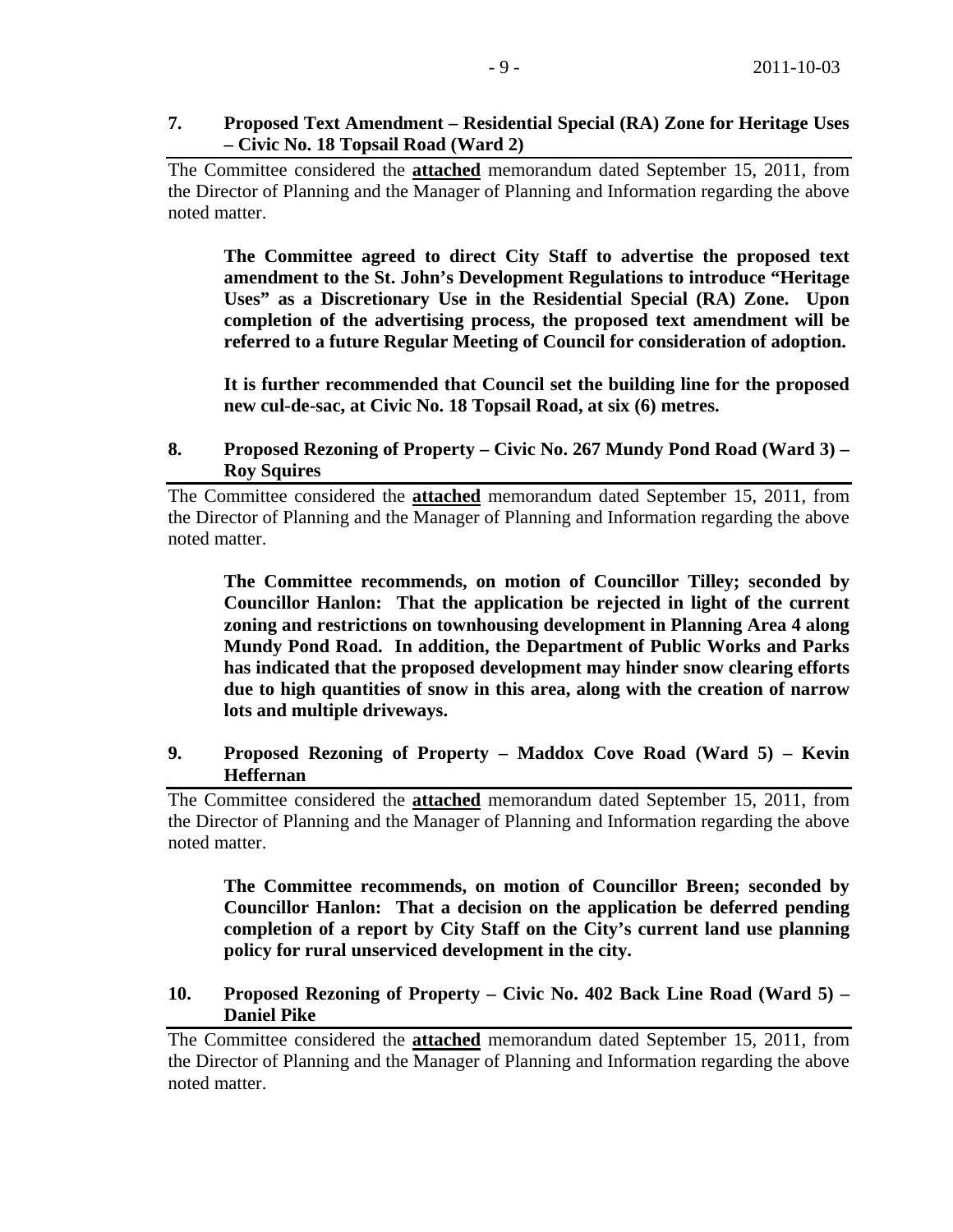**The Committee agreed to direct City Staff to advertise the rezoning application for public review and comment. Upon completion of the advertising process, the application will be referred to a future Regular Meeting of Council for a decision.** 

**11. Proposed Rezoning of Property – Fowler's Road (Ward 5) – George McIssac** The Committee considered the **attached** memorandum dated September 15, 2011, from the Director of Planning and the Manager of Planning and Information regarding the above noted matter.

**The Committee recommends, on motion of Deputy Mayor Duff; seconded by Councillor Hann, with Councillors Hanlon, Tilley and Collins opposed: That the application be rejected as the rezoning of the property on Fowler's Road would set a trend for future unserviced development along Fowler's Road. This would place pressure on the City to open up land along Fowler's Road for unserviced commercial development and residential rural sprawl, along with the necessary upgrading of services and roads.** 

**12. Proposed Rezoning of Property – Donovan's Road (Ward 5) – Jeff McGrath** The Committee considered the **attached** memorandum dated September 16, 2011, from the Director of Planning and the Manager of Planning and Information regarding the above noted matter.

**The Committee agreed to direct City Staff to advertise the rezoning application for public review and comment. Upon completion of the advertising process, the rezoning application will be referred to a future Regular Meeting of Council for a decision.**

**13. Proposed Rezoning of Property – Civic No. 85 Old Petty Harbour Road (Ward 5) – Republic Properties Inc.** 

The Committee considered the **attached** memorandum dated September 16, 2011, from the Director of Planning and the Manager of Planning and Information regarding the above noted matter.

**The Committee agreed to direct the Department of Planning to schedule a public meeting on the rezoning application which will be chaired by a member of Council.** 

*The public meeting on this rezoning application has been scheduled for Wednesday, October 26, 2011, at 7:00 p.m. in the meeting hall at Corpus Christi Church on Waterford Bridge Road. Councillor Hickman is scheduled to chair this public meeting.*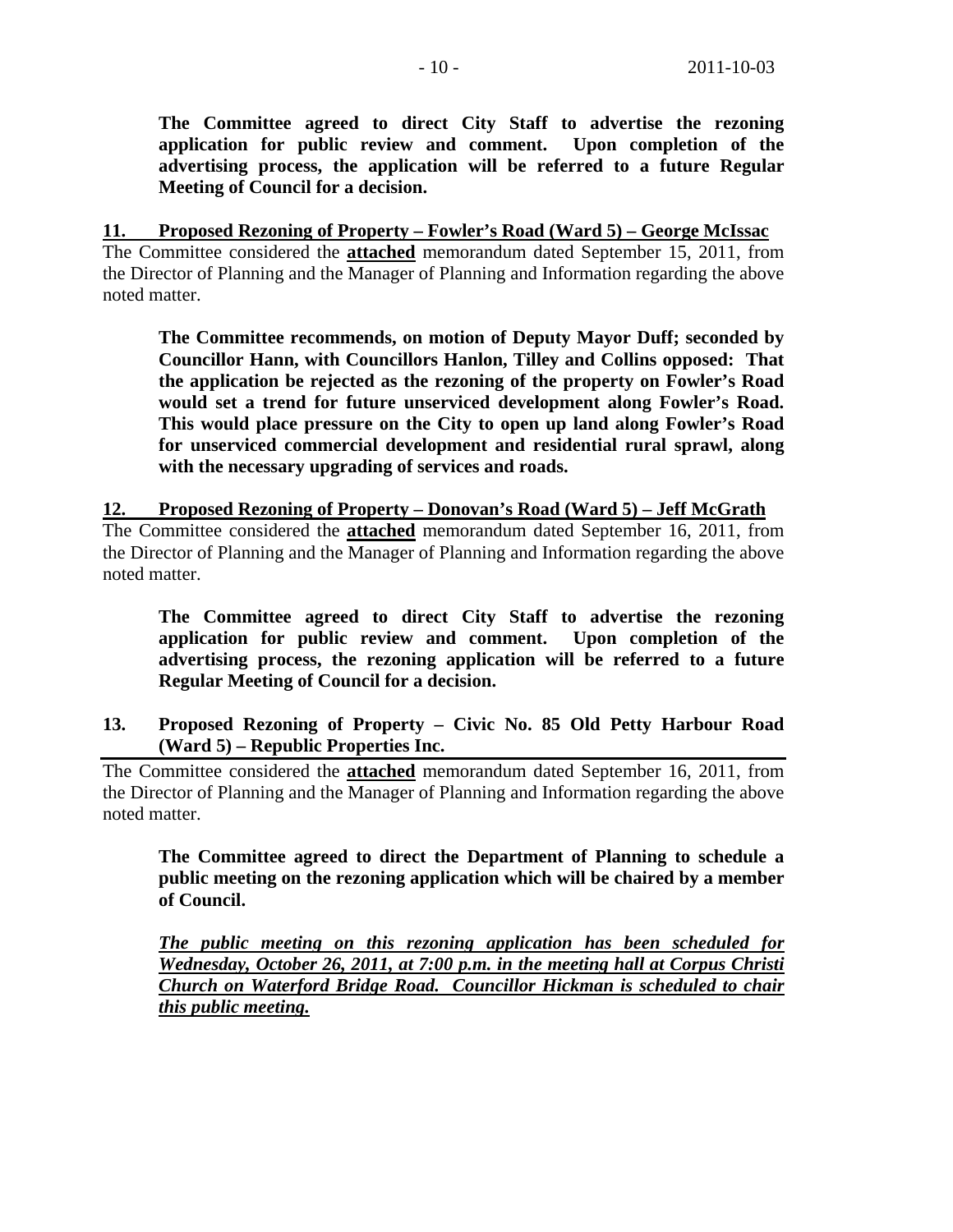### **14. Density Bonusing for New Developments to Encourage Investments in the Arts**

The Committee considered Council Directive No. R2011-08-22/5 regarding the above noted matter.

**The Committee recommends that staff from the Department of Economic Development, Tourism and Culture and the Department of Planning prepare an issue paper on density bonusing for new developments to encourage investment in the arts.** 

### **15. Grade Alterations for Established Residential Property**

Councillor O'Leary referenced an ongoing issue in an existing residential neighbourhood where one neighbour received permission for an extension to his property as well as some other site work, including construction of a retaining wall, which resulted in a change in the grade of the property to the detriment of the abutting property owner. Several meetings have been held with the affected property and various City Staff to try and address his concerns. Unfortunately, no resolution has been forthcoming as it appears there is nothing in the City's regulations that sets a limit on how much the grade of an existing property can be changed.

**The Committee recommends, on motion of Councillor O'Leary; seconded by Deputy Mayor Duff: That the Department of Building and Property Management undertake a review of the City's existing regulations governing the alteration of grades for established residential properties.** 

Councillor Frank Galgay Chairperson

### **SJMC2011-10-03/494R**

# **It was moved by Councillor Galgay; seconded by Councillor Colbert: That the Committee's recommendations be approved.**

The Deputy Mayor noted the number of major construction sites within the City and suggested that staff should take a proactive approach and develop a plan to facilitate worker parking and laydown sites

 **Following discussion, the motion being put was unanimously carried.**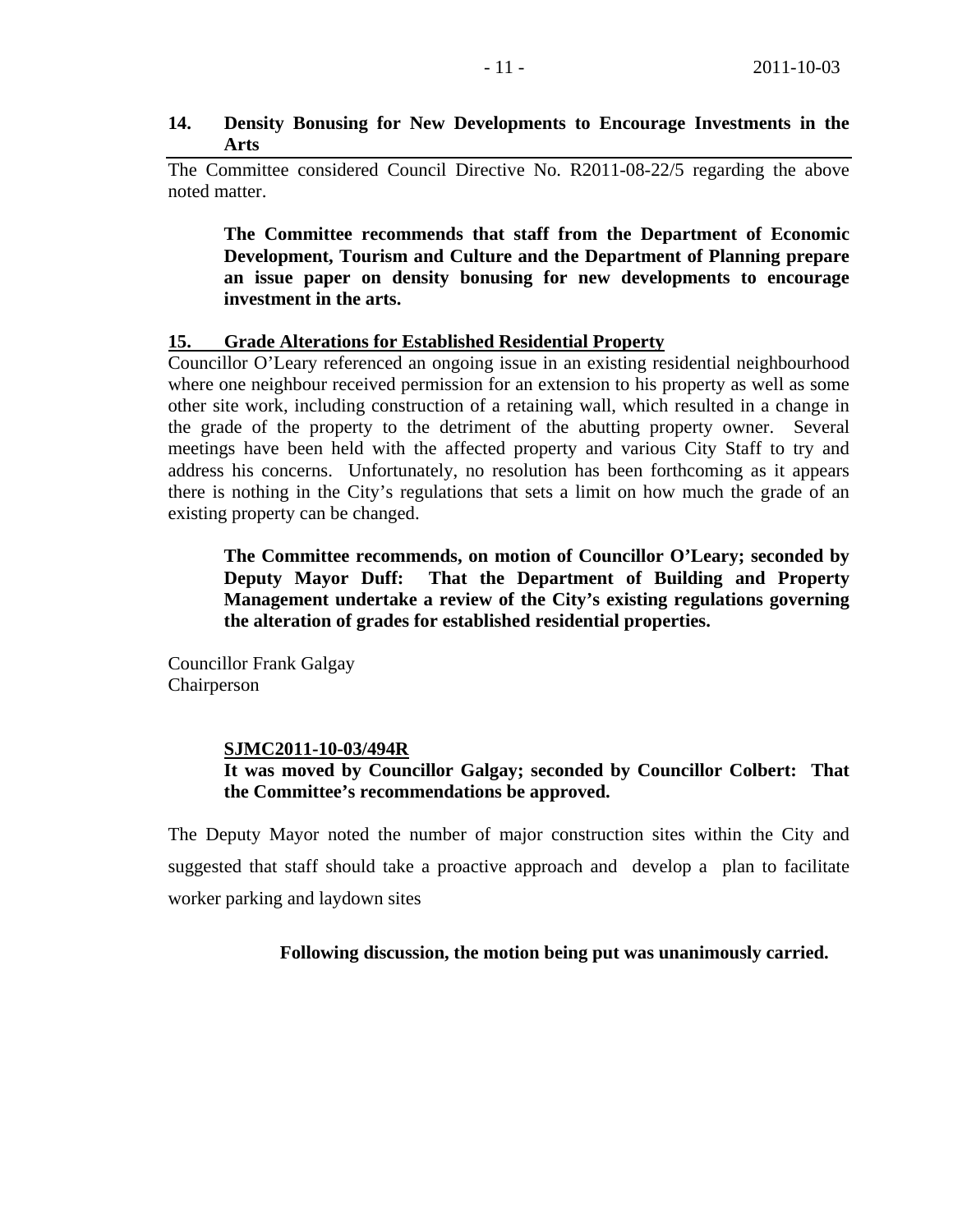# **Heritage Advisory Committee Report dated September 27, 2011**

Council considered the following Heritage Advisory Committee Report dated September 27, 2011:

| In Attendance: | Deputy Mayor Shannie Duff, Chairperson         |
|----------------|------------------------------------------------|
|                | George Chalker, Heritage Foundation of NL      |
|                | Ann Hart, Resident Representative              |
|                | Debbie O'Rielly, NL Historic Trust             |
|                | Ken O'Brien, Manager of Planning & Information |
|                | Peter Mercer, Heritage Officer                 |
|                | Mark Hefferton, Planner                        |
|                | Helen Miller, City Archivist                   |
|                | Margaret Donovan, Tourism Industry Coordinator |
|                | Karen Chafe, Recording Secretary               |

# **1. Meeting with Architect - Ron Fougere re: Condo Development at 40 Henry Street**

# **(Star of the Sea site)**

The Committee met with Mr. Ron Fougere to discuss the above noted application. A copy of a power point presentation was circulated to members outlining the aerial location, layout and floor plans for the proposed development and design elevations.

# **The Committee recommends approval of the design as presented.**

# **2. Exterior Renovation to 336 Water St. (Melendy's Store)**

The Committee met with Mr. Jim Case of Sheppard Case Architects and Mr. Alfred Marshall, Proponent and owner of 336 Water St. Design elevations were circulated for the proposed renovation which are attached to this report.

# **The Committee recommends approval of the proposed renovations as presented with the assurance that the quoins along the corner edge of Water St. and Adelaide Street be raised from the surface, as per the existing façade and captured in the elevation (A-003) attached.**

Mr. Case presented the Committee with a second option, adding a fourth storey to the building, similar to the original (the fourth storey was removed many decades ago). This addition is made impractical by the requirement for an additional stairway for fire exiting, which removes much of the useable space on the proposed fourth floor. He previously submitted a letter to the Dept. of Building & Property Management about applying an equivalency under the National Building Code which would enable the fourth floor to be built. Such equivalencies, if permitted, could enable this and similar renovations to occur and would facilitate adaptive reuse of the upper levels of small downtown buildings, many of which are vacant or used only for dead storage. The Committee notes with regret that the fourth-storey option would have been in keeping with the building's original roof as shown in the archival photograph attached.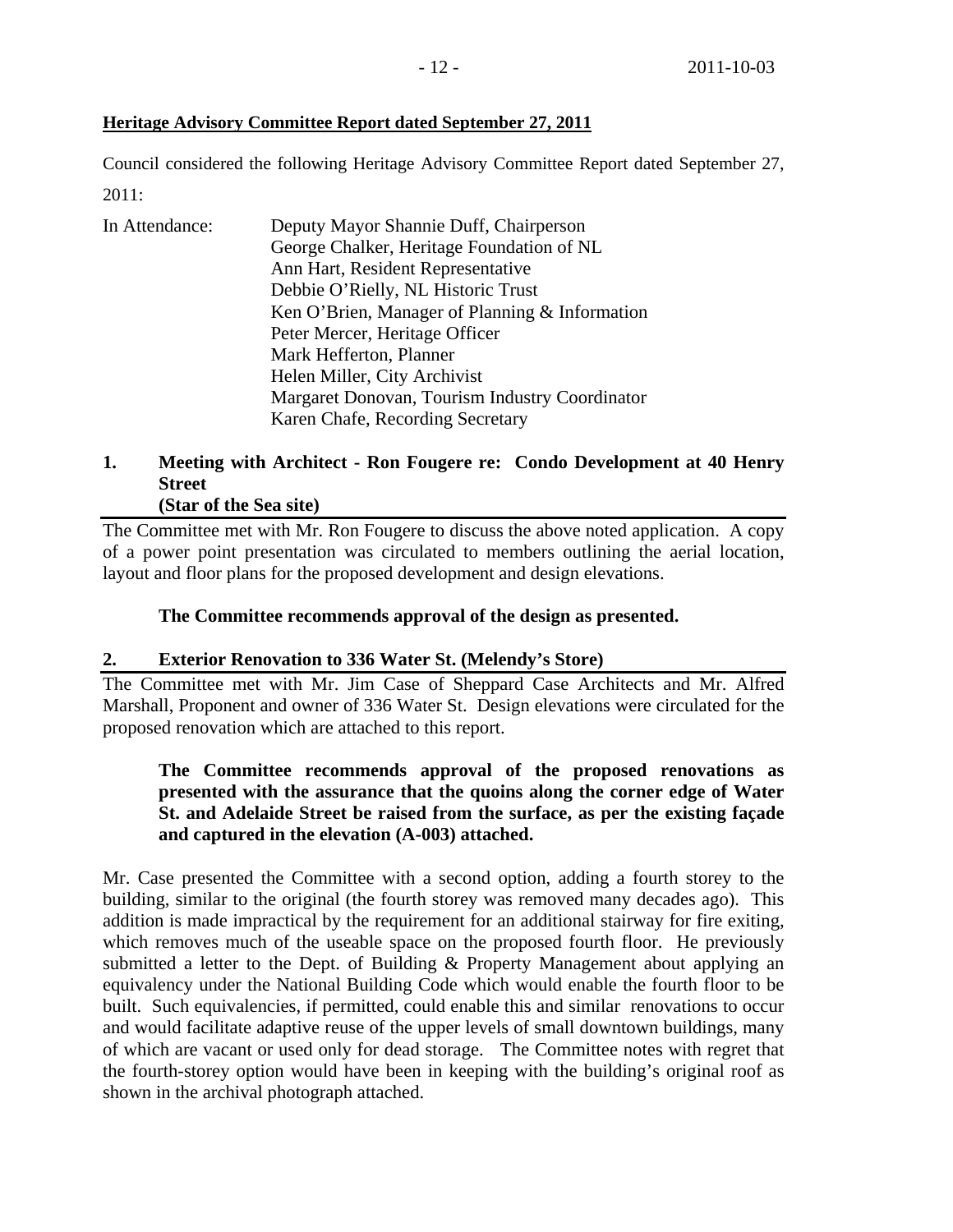**The Committee recommends that Council commission a study of fire-exiting equivalencies under the National Building Code of Canada, to enable the adaptive reuse of upper floors in many downtown properties. A similar study was done by the City several years ago for bed-and-breakfast homes. The Committee further recommends that the City solicit proposals for a pilot project to link two or more buildings on their upper floors so as to create a larger useable space with common fire exits, as was recommended in the Downtown St. John's Strategy in 2001.**

# **3. Request from Deer Park Contracting to Use Smaller Corner Boards on a New Home – Civic No. 6 Top Battery Road**

Council, during its Regular Meeting of September  $6<sup>th</sup>$ , 2011 approved the recommendation of the Heritage Advisory Committee to defer a decision on the above-noted matter pending the Committee's opportunity to conduct a site visit of the property. The Heritage Officer has now advised that the site visit has been completed and the following recommendation is hereby referred to Council:

**The Committee recommends approval of the corner trims as installed at Civic No. 6 Top Battery Road. (Tony Lockyer and Melanie Del Rizzo both not present at today's meeting have abstained from voting on this issue).** 

# **4. 49-51 Harvey Road – Rear Elevations on Longs Hill**

The Committee reviewed the exterior rendering for the Longs Hill elevation of the proposed condominium project at 49-51 Harvey Road. The elevator shaft at the center of the building and the balcony facings are proposed to be composed of glass panelling. A composite panelling is also proposed for the remainder of the façade situated north of the balconies. The Committee questioned the encroachment of the steps on the sidewalk as well as how the top floor south balcony will connect with the adjoining building. There appears to be a gap in the submitted elevation.

**The Committee recommends approval subject to the following suggestions:** 

- **There is an opportunity to reflect adjacent building materials. By removing the first three glass panels on the elevator shaft, as shown in the rendering, a horizontal material (i.e. siding) – similar to the horizontal ventilation louvers on either side of the elevator shaft could be added.**
- **The first floor could then be capped with a cornice/concrete banding with a similar thickness and overhang as the cornice detail at the very top of the building. Above this first cornice detail could begin the glass panelled elevator shaft and balcony railings.**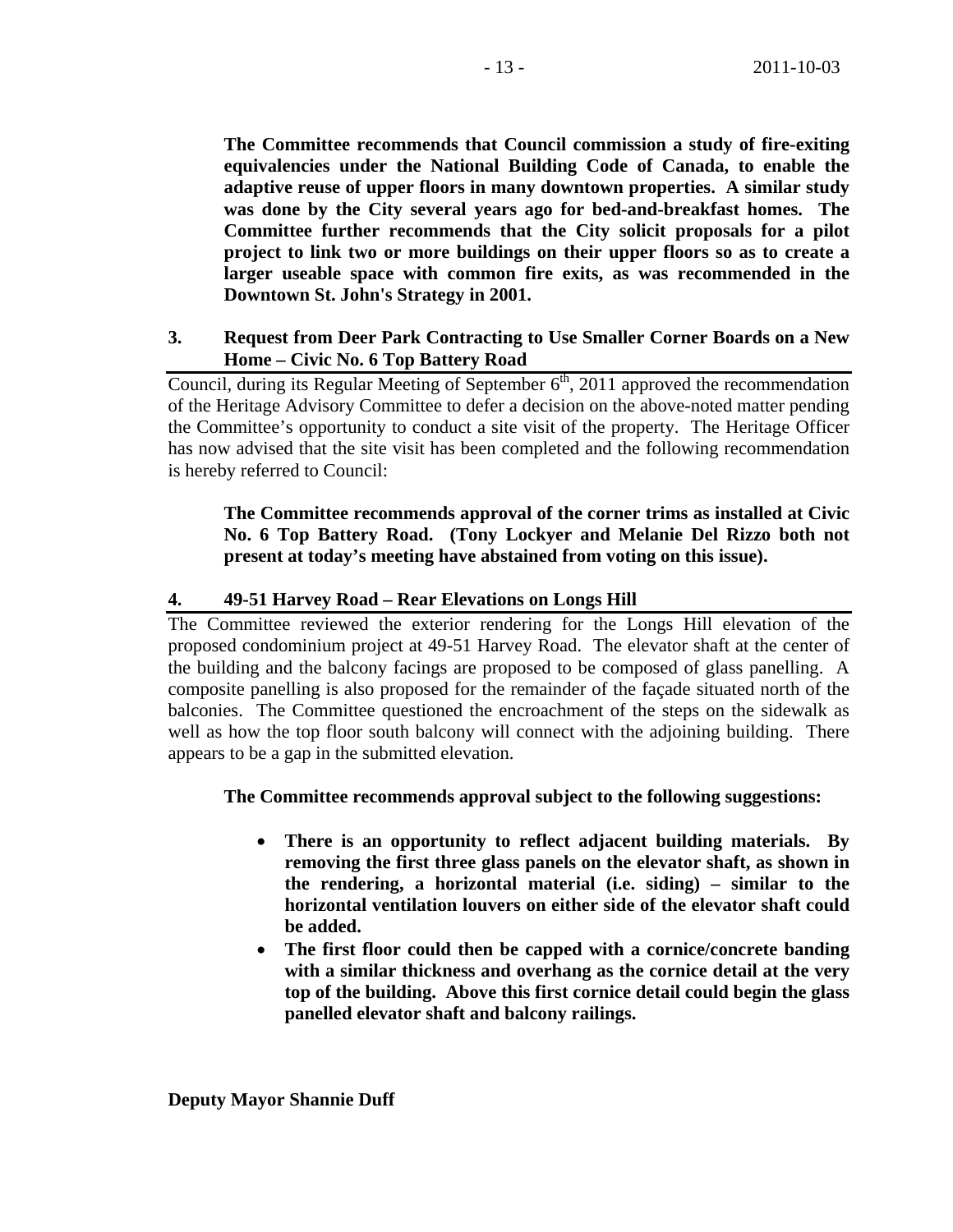**Chairperson** 

## **SJMC2011-10-03/495R**

 **It was moved by Deputy Mayor Duff; seconded by Councillor O'Leary: That the Committee's recommendations be accepted.** 

**Following discussion, the motion being put was carried with Councillor O'Leary abstaining on Item #2 (Exterior renovation to 336 Water Street (Melendy's Store), due to a conflict of interest.** 

# **Development Permits List**

Council considered the following Development Permits List for the period September 23

to 29, 2011 be approved

| Code        | Applicant                         | Application                                                           | Location                        | Ward           | Development<br><b>Officer's Decision</b> | Date     |
|-------------|-----------------------------------|-----------------------------------------------------------------------|---------------------------------|----------------|------------------------------------------|----------|
| <b>RES</b>  | Vimac Limited                     | lot subdivision for<br>3<br>townhouse<br>construction                 | 263-265<br>Pennywell<br>Road    | $\overline{2}$ | Approved                                 | 11-09-23 |
| <b>COM</b>  | NewLab<br><b>Engineering Ltd</b>  | <b>Site</b><br>Redevelopment/Exten<br>sion to Building                | 83 Thorburn Road                | 4              | Approved                                 | 11-09-23 |
| <b>RES</b>  | Eric Rendell                      | Building<br>Residential<br>Lot                                        | 599 Topsail Road                | 3              | Approved                                 | 11-09-26 |
| <b>RES</b>  | Peter Batson                      | Demolition & Rebuild<br>of Dwelling                                   | 2 Pringle Place                 | 4              | Approved                                 | 11-09-26 |
| <b>INST</b> | Eastern School<br><b>District</b> | Vehicle<br>Proposed<br>Lay-By<br>for<br><b>Brother</b><br>Rice School | 75 Bonaventure Ave.             | 2              | Approved                                 | 11-09-27 |
| <b>RES</b>  | Paul Dunne                        | <b>Building Lot for Single</b><br>Detached Dwelling                   | 144<br>Old<br>Pennywell<br>Road | 4              | Approved                                 | 11-09-27 |
| <b>RES</b>  | <b>Bonnie Butler</b>              | 2 Lot Subdivision                                                     | 454 Old<br>Pennywell<br>Road    | 4              | Approved                                 | 11-09-27 |
|             |                                   |                                                                       |                                 |                |                                          |          |

#### **DEVELOPMENT PERMITS LIST DEPARTMENT OF PLANNING FOR THE PERIOD OF September 23, 2011 TO September 29, 2011**

| $\bullet$ | Code Classification:<br>RES - Residential<br>COM - Commercial<br>AG<br>- Agriculture<br>- Other<br>0T                                                                                                                     | <b>INST</b><br><b>IND</b> | - Institutional<br>- Industrial |
|-----------|---------------------------------------------------------------------------------------------------------------------------------------------------------------------------------------------------------------------------|---------------------------|---------------------------------|
| $\pm\pm$  | This list is issued for information purposes only. Applicants have been advised in<br>writing of the Development Officer's decision and of their right to appeal any decision<br>to the St. John's Local Board of Appeal. |                           |                                 |
|           |                                                                                                                                                                                                                           |                           |                                 |

**Gerard Doran Development Officer Department of Planning**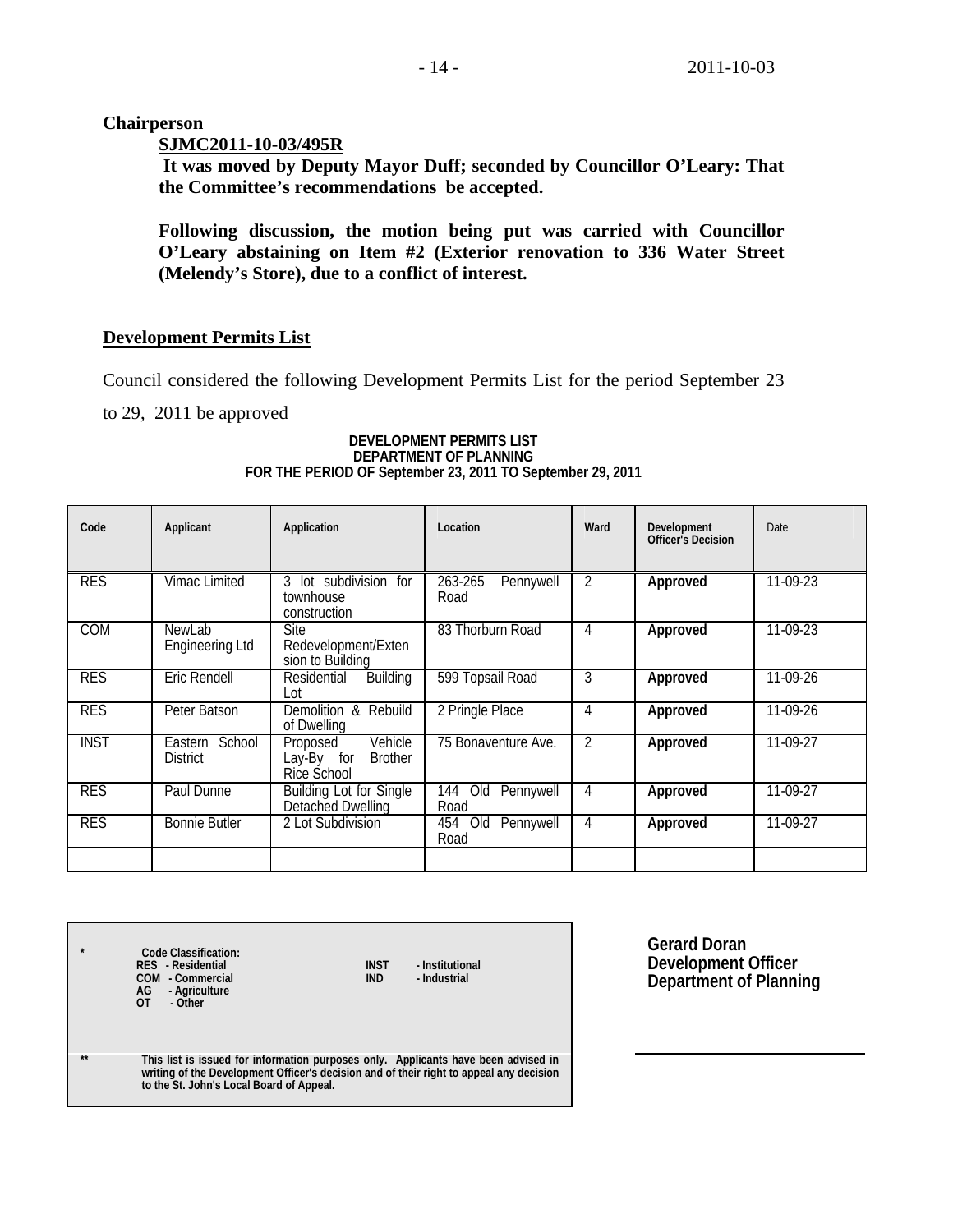# **Building Permits List**

# **SJMC2011-10-03/496R**

**It was decided on motion of Councillor Hann; seconded by Councillor Tilley: That the recommendation of the Director of Building and Property Management with respect to the following Building Permits List be approved:** 

Permits List

2011/09/28

 **CLASS: COMMERCIAL** 

|          | ST. KEVIN'S SCHOOL 434-438 MAIN RD MS SCHOOL                                                                                                                                                               |                           |
|----------|------------------------------------------------------------------------------------------------------------------------------------------------------------------------------------------------------------|---------------------------|
|          | ALL SOURCE ENTERPRISES LTD. 431-435 MAIN RD MS TAKE-OUT FOOD SERVICE                                                                                                                                       |                           |
| APS LTD. | 117 ROPEWALK LANE MS OFFICE                                                                                                                                                                                |                           |
|          | MCDONALD'S RESTAURANTS OF 14 STAVANGER DR SN EATING ESTABLISHMENT                                                                                                                                          |                           |
|          | ALISON HALLERAN OPAL + ONYX 140 STAVANGER DR OPAL + ONYX SN RETAIL STORE                                                                                                                                   |                           |
|          |                                                                                                                                                                                                            |                           |
|          |                                                                                                                                                                                                            |                           |
|          | PIZZA EXPRESS LIMITED TORBAY ROAD-TORBAY RD MALL MS RESTAURANT                                                                                                                                             |                           |
|          |                                                                                                                                                                                                            |                           |
|          |                                                                                                                                                                                                            |                           |
|          | BEST CHINESE FOOD/PETERS PIZZA 215 WATER ST BEST CHINESE FOOD RN RESTAURANT                                                                                                                                |                           |
|          | ZORIN INDUSTRIES INC. 365-367 WATER ST SW PARKING LOT                                                                                                                                                      |                           |
|          | COBALT PROPERTIES LIMITED 192-194 TORBAY RD NC ACCESSORY BUILDING                                                                                                                                          |                           |
|          |                                                                                                                                                                                                            |                           |
|          |                                                                                                                                                                                                            |                           |
|          | 55731 NL & LAB INC $100$ ELIZ AVE UNITS 414,504 RN CONDOMINIUM                                                                                                                                             |                           |
|          | JENNIFER S. MURRAY 40 QUIDI VIDI RD, SUITE 105 RN OFFICE                                                                                                                                                   |                           |
|          | NEWFOUNDLAND INDEPENDENT 100 GOWER ST NC OFFICE                                                                                                                                                            |                           |
|          |                                                                                                                                                                                                            |                           |
|          | ${\tt COBALT\ PROPERTIES\ LIMITED}\qquad {\tt 632\ TOPSAIL\ RD}\qquad {\tt SN\ SERVICE\ STATION}\nonumber\\ {\tt EMPIRE\ THEATRES\ LIMITED}\qquad {\tt AVALOM\ MALL}\qquad {\tt NN\ PLACE\ OF\ AMUSEMENT}$ |                           |
|          | HARBOUR VIEW INN INC. 131 DUCKWORTH ST RN HOTEL                                                                                                                                                            |                           |
|          |                                                                                                                                                                                                            |                           |
|          |                                                                                                                                                                                                            | THIS WEEK \$ 2,015,026.00 |
|          |                                                                                                                                                                                                            |                           |
|          |                                                                                                                                                                                                            |                           |

 **CLASS: INDUSTRIAL** 

THIS WEEK  $\zeta$  .00

#### **CLASS: GOVERNMENT/INSTITUTIONAL**

| GRAND CONCOURSE AUTHORITY | 305 WATERFORD BRIDGE RD                                     | SW ADMIN BLDG/GOV/NON-PROFIT |
|---------------------------|-------------------------------------------------------------|------------------------------|
| ST. JOHN'S PORT AUTHORITY | PIER 17, TERRY FOX MARKER SITE SW ADMIN BLDG/GOV/NON-PROFIT |                              |

THIS WEEK \$ 324,352.00

#### **CLASS: RESIDENTIAL**

| BEVERLEY BENSON       | 11 AMHERST PL           | NC FENCE                    |
|-----------------------|-------------------------|-----------------------------|
| GARY DUFFETT          | AUTUMN DRIVE            | NC SINGLE DETACHED DWELLING |
| MICHELLE PETTEN       | 196 BAY BULLS RD        | NC ACCESSORY BUILDING       |
| TRUE NORTH HOMES INC. | 74 CAPE PINE ST, LOT 77 | NC SINGLE DETACHED DWELLING |
| BALNAFAD COMPANY LTD. | 65 CAPE PINE ST, LOT 31 | NC SINGLE DETACHED DWELLING |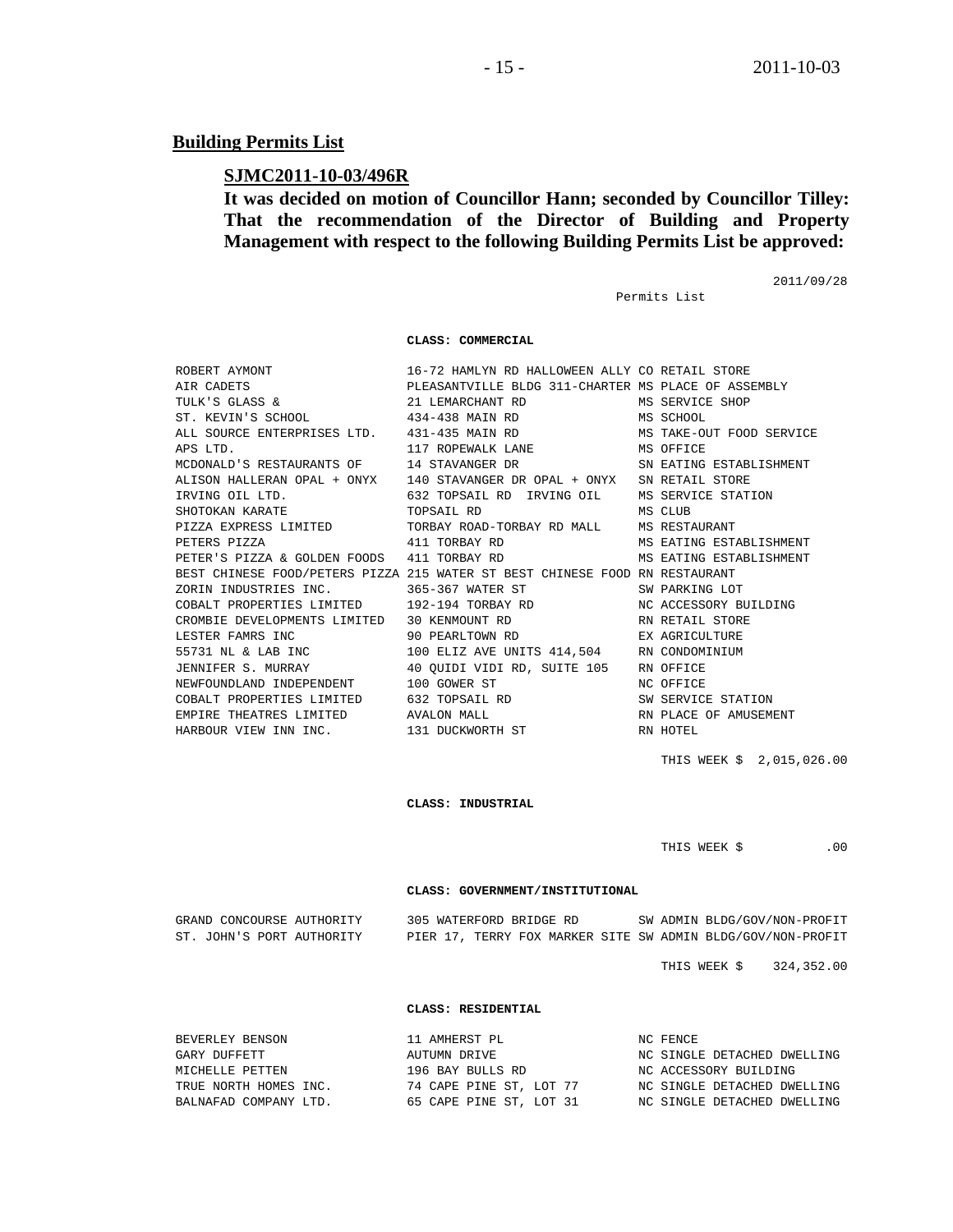JOHN PROWSE CONSTRUCTION 139 CASTLE BRIDGE DR - LOT 189 NC SINGLE DETACHED DWELLING GUARDIAN HOMES INC 122 CHEESEMAN DR, LOT 22 NC SINGLE DETACHED DWELLING<br>DENNIS HICKS , LORRAINE HICKS 73 CHEYNE DR, LOT 309 NC SINGLE DETACHED DWELLING GUARDIAN HOMES INC<br>DENNIS HICKS , LORRAINE HICKS 73 CHEYNE DR, LOT 309 NC SINGLE DETACHED DWE<br>WILLIAM & PATRICIA HARRIS 64 CORNWALL CRES NC ACCESSORY BUILDING WILLIAM & PATRICIA HARRIS 64 CORNWALL CRES VICTOR BLACKWOOD 23 COWAN AVE NC ACCESSORY BUILDING TIMOTHY CROSBIE CROSBIE DR-LOT 3 NC SINGLE DETACHED DWELLING RONALD MASON 6 1999 S DRUGGET PL 1999 NC ACCESSORY BUILDING CHRISTOPHER/ROSE BRAGG 8 ELDERBERRY PL NC ACCESSORY BUILDING MICHAEL COX 50 FRANCIS ST NC PATIO DECK GIBRALTAR DEVELOPMENT 154 FRESHWATER RD NC CONDOMINIUM ALLAN WHITE THE RESERVE AND LOCAL AND MONEY AND MONEY AND MONEY AND MONEY AND MONEY AND MONEY AND MONEY AND MONEY AND MONEY AND MONEY AND MONEY AND MONEY AND MONEY AND MONEY AND MONEY AND MONEY AND MONEY AND MONEY AND MONE GUARDIAN HOMES INC. 103 GREAT EASTERN AVE, LOT 86 NC SINGLE DETACHED DWELLING SHERIE CRAIK 190 GREEN ACRE DR NC ACCESSORY BUILDING KARWOOD CONTRACTING  $24$  GULLAGE ST - LOT 32 NC SINGLE DETACHED DWELLING HAROLD JANES 26 HAWKER CRES NC ACCESSORY BUILDING REARDON CONSTRUCTION & DEV LTD 36 JENNMAR CRES, LOT 127 NC SINGLE DETACHED DWELLING TAMMY MARIE KING, 34 LADY ANDERSON ST NC ACCESSORY BUILDING MARK NORMAN 137 LADYSMITH DR NC FENCE JEREMY BONIA 38 MCNEILY ST NC ACCESSORY BUILDING JEREMY BONIA 38 MCNEILY ST NC PATIO DECK RONALD BROWN 121 MCNIVEN PL NC ACCESSORY BUILDING ROBERT DOUGLAS FOWLER 34 MUSGRAVE ST NC FENCE TIMOTHY HOSKINS & SUSAN PENNEY 13 OAKRIDGE DR NC PATIO DECK JEFF DRISCOLLEN AND 3 O'GRADY ST NC PATIO DECK NATASHA A. LUBY 86 OLD PETTY HARBOUR RD<br>JOHN LEWIS & KELLY HUDSON 99 PEARLTOWN RD JOHN LEWIS & KELLY HUDSON 99 PEARLTOWN RD NC SINGLE DETACHED & SUB.APT PETER BATSON 2 PRINGLE PL NC SINGLE DETACHED DWELLING MICHELLE GRIFFIN 19 REGIMENT RD NC FENCE BARRY LAKE 18 REID ST NC FENCE KEITH RIDEOUT 71 REID ST NC ACCESSORY BUILDING MICHAEL PARSONS FINISH 33 ROSALIND ST - LOT 442 NC SINGLE DETACHED & SUB.APT CARDINAL HOMES LIMITED 26 ROTARY DR - LOT 66 NC SINGLE DETACHED DWELLING CARDINAL HOMES LIMITED 73 ROTARY DR - LOT 110 NC SINGLE DETACHED & SUB.APT CARDINAL HOMES LIMITED 77 ROTARY DR, LOT 108 NC SINGLE DETACHED & SUB.APT JAMES & ENDINA STONE 142 ST. CLARE AVE NC PATIO DECK GUARDIAN HOMES INC. 5 SUMAC ST, LOT 83 NC SINGLE DETACHED DWELLING DARRIN CROFT 58 TEAKWOOD DR NC PATIO DECK TERRY POWER 92 TEAKWOOD DR NC FENCE DBH ENTERPRISES LTD. 59 TEAKWOOD DR, LOT 71 NC SINGLE DETACHED DWELLING D. HAZEN SCARTH 6 WOODWYND ST NC ACCESSORY BUILDING STEPHEN MURPHY 88 DOOLING'S LINE CO HOME OFFICE DONALD MACKEY 39 GIL EANNES DR CR SINGLE DETACHED & SUB.APT JOHN FITZGERALD 18 ICELAND PL CR SUBSIDIARY APARTMENT GUARDIAN HOMES INC. 7 ROSEMARKIE ST CR SUBSIDIARY APARTMENT RYAN R. FROUDE & 31 SPRUCEDALE DR EX PATIO DECK VLASTAMIL MASEK 16 WARREN PL EX SINGLE DETACHED DWELLING CLETUS & RITA PARSONS 82 BONAVISTA ST RN PATIO DECK MELISSA CANNING  $\begin{array}{ccc} 5 & CABOT & ST & \phantom{3} & \phantom{3} & \phantom{3} & \phantom{3} & \phantom{3} & \phantom{3} & \phantom{3} & \phantom{3} & \phantom{3} & \phantom{3} & \phantom{3} & \phantom{3} & \phantom{3} & \phantom{3} & \phantom{3} & \phantom{3} & \phantom{3} & \phantom{3} & \phantom{3} & \phantom{3} & \phantom{3} & \phantom{3} & \phantom{3} & \phantom{3} & \phantom{3} & \phantom{3} & \phantom{3} &$ ROBERT HULL AND  $\begin{array}{ccc} 8 & \text{COMPTON} & \text{PL} \end{array}$  RN SINGLE DETACHED DWELLING 55736 NFLD INC 100 ELIZABETH AVE, UNIT 208 RN CONDOMINIUM ROGER SAMSON 122 GOWER ST BRENDA O'BRIEN & MARK FERGUSON 5 MASONIC TERR RN SEMI-DETACHED DWELLING RICHARD & JENNIFER SINCLAIR 7 MASONIC TERR RN SEMI-DETACHED DWELLING CLARE M. SMITH 12 LIONS RD RN SINGLE DETACHED DWELLING LORI MITCHELL **44 MARK NICHOLS PL** RN SINGLE DETACHED DWELLING DR. K. BELL 25 MONKSTOWN RD RN TOWNHOUSING REGINALD NEIL 1 MURPHY'S SQ RN SINGLE DETACHED DWELLING DWAIN GALLANT 653 PRINCE OF WALES ST RN SEMI-DETACHED DWELLING DAMIAN CASTRO 100 SPRINGDALE ST RN SINGLE DETACHED DWELLING TERRY POWER 92 TEAKWOOD DR RN SINGLE DETACHED DWELLING PAUL PATRICK TOBIN 26 FAHEY ST SW SINGLE DETACHED DWELLING HOPE GREEN 79 GLOUCESTER ST SW SINGLE DETACHED & SUB.APT KEITH HILLIER 167 OLD PETTY HARBOUR RD SW SINGLE DETACHED DWELLING

KAREN BURT 487 SOUTHSIDE RD SW SINGLE DETACHED DWELLING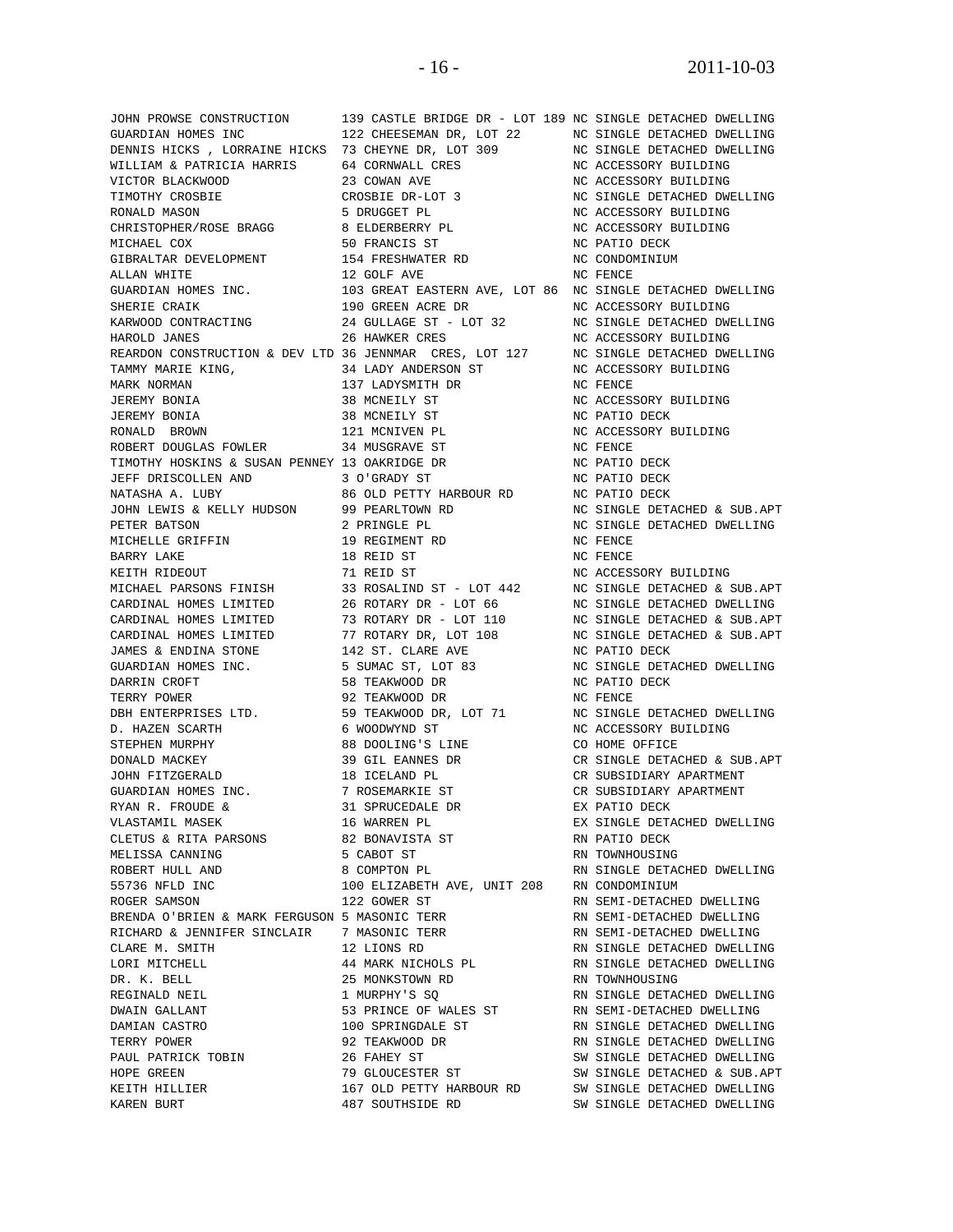THIS WEEK \$ 12,134,901.00

#### **CLASS: DEMOLITION**

| JOHN WALSH                   | 16 ALLANDALE RD | DM SINGLE DETACHED DWELLING |
|------------------------------|-----------------|-----------------------------|
| EMPIRE THEATRES LIMITED      | AVALON MALL     | DM PLACE OF AMUSEMENT       |
| CROMBIE DEVELOPMENTS LIMITED | 56 KENMOUNT RD  | DM RETAIL STORE             |

THIS WEEK \$ 73,000.00

THIS WEEK''S TOTAL: \$ 14,547,279.00

REPAIR PERMITS ISSUED: 2011/09/22 TO 2011/09/28 \$ 99,410.00

#### LEGEND

| സ   | CHANGE OF OCCUPANCY  | SN  | SIGN                 |
|-----|----------------------|-----|----------------------|
| CR. | CHNG OF OCC/RENOVTNS | МS  | MOBILE SIGN          |
| ЕX  | EXTENSION            | CC. | CHIMNEY CONSTRUCTION |
| NC. | NEW CONSTRUCTION     | CD  | CHIMNEY DEMOLITION   |
| റല  | OCCUPANT CHANGE      | DV. | DEVELOPMENT FILE     |
| RN  | RENOVATIONS          | WS  | <b>WOODSTOVE</b>     |
| SW  | SITE WORK            | DМ  | DEMOLITION           |
|     | TENANT IMPROVEMENTS  |     |                      |

### **Payrolls and Accounts**

### **SJMC2011-10-03/497R**

**It was decided on motion of Councillor Hann; seconded by Councillor Tilley: That the following Payrolls and Accounts for the week ending September 29, 2011, be approved:** 

# **Weekly Payment Vouchers For The Week Ending September 29, 2011**

### **PAYROLL**

| Public works                              | \$371,044.49  |
|-------------------------------------------|---------------|
| Bi-Weekly Administration                  | \$ 717,568.95 |
| Bi-Weekly Management                      | \$636,981.31  |
| <b>Bi-Weekly Regional Fire Department</b> | \$ 560,958.52 |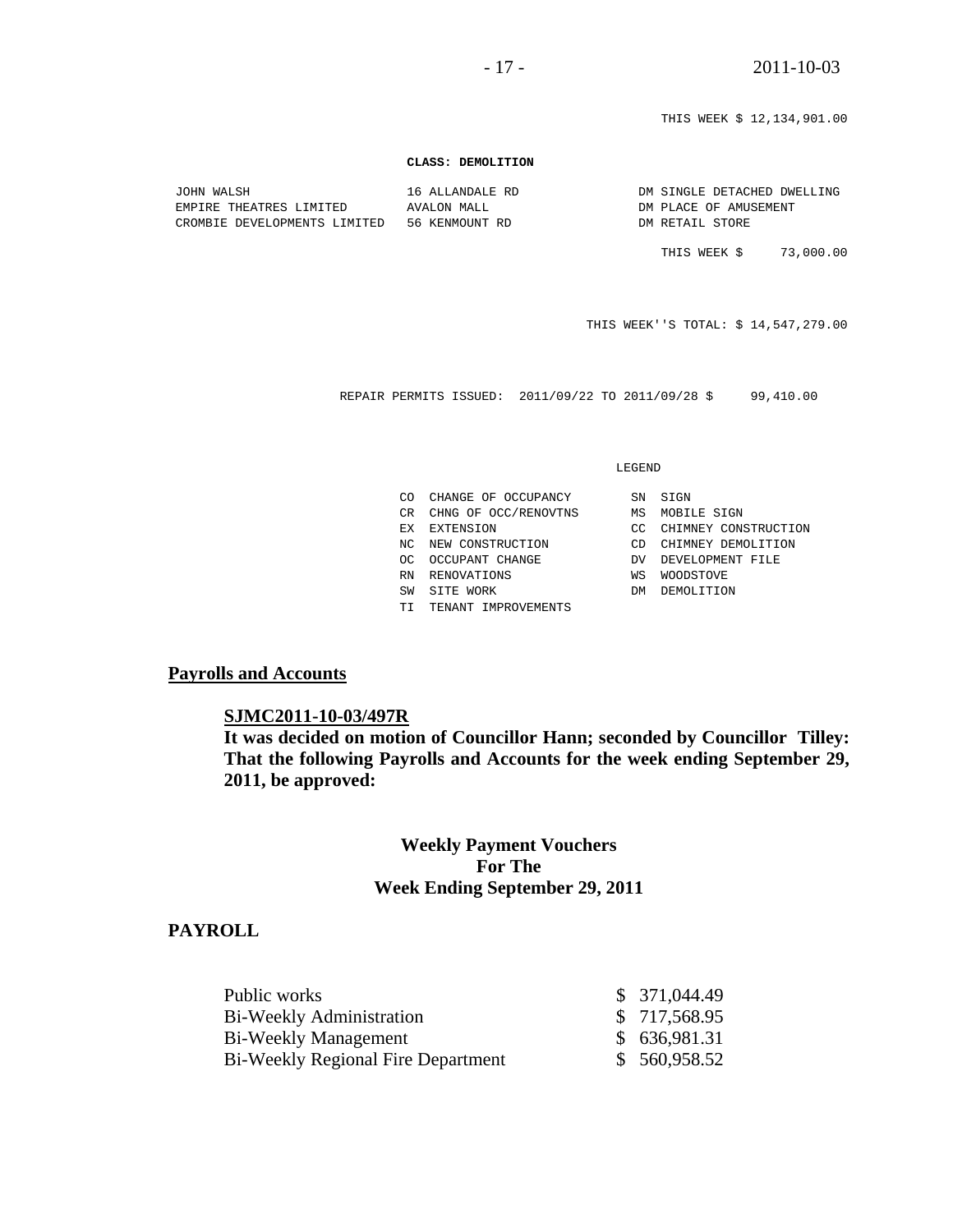# **ACCOUNTS PAYABLE** \$2,383,200.93

### **Total: \$4,669,754.20**

### **Petition**

Councillor Tilley tabled a petition the prayer of which reads as follows, and which was referred to the Director of Recreation for follow-up:

 **"We the seniors, are on a fixed income and we PROTEST the cost of bridge being raised from \$4.00 to \$6.00 (a 50% hike). This would cost a couple \$4.00 extra."** 

### **MNL Travel**

Council considerer a memorandum dated September 29, 2011 from the Deputy City Manager/Director of Corporate Services & City Clerk Regarding the above noted.

### **SJMC2011-10-03/498R**

**It was moved by Councillor Hanlon; seconded by Councillor Galgay: That travel by Deputy Mayor Duff, Councillors Hickman and O'Leary to Corner Brook to attend Municipalities Newfoundland & Labrador Annual Convention & Trade Show, November 2 to 5, 2011, be approved.** 

 **The motion being put was unanimously carried.** 

# **Storm Sewer Easement – Barrows Road – Randy Ring**

Council considered a memorandum dated September 27, 2011 from the City Solicitor regarding the above noted.

### **SJMC2011-10-03/499R**

**It was moved by Councillor Galgay; seconded by Councillor Breen: That compensation in the amount of \$4,500 (appraised value) plus legal fees for a storm sewer easement over land of Randy Ring, on Barrows Road, expropriated by the City, be approved.** 

 **The motion being put was unanimously carried.**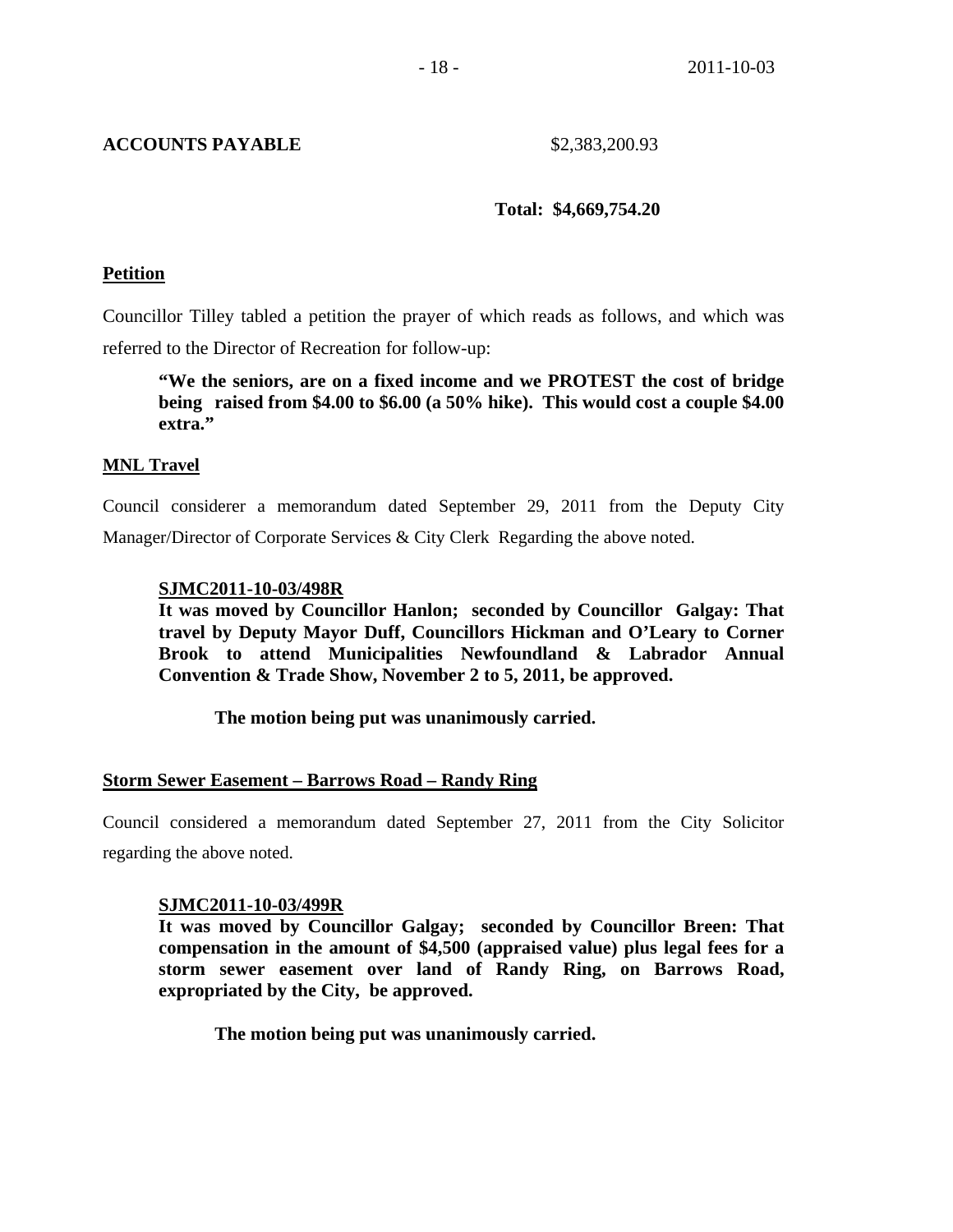### **Press Release – City Receives Top Grade for Freedom of Information**

Council acknowledged the above noted Press Release advising of the City receiving an A Grade from the 2011 National Freedom of Information Audit conducted by Newspapers Canada.

### **October 2011 Economic Update**

Councillor Hanlon presented the highlights of the October 2011 Economic Update. **Deputy Mayor Duff**

Deputy Mayor Duff advised residents that Council has endorsed a recommendation of the Mayor's Advisory Committee on Affordable Housing to call on candidates to stand with the City and take action on a number of priorities to address affordable housing in St. John's.

### Councillor O'Leary

Councillor O'Leary advised that St. John's Clean and Beautiful is calling for Expressions of Interest for new board members and the deadline for submissions is October 14, 2011 and encouraged residents to apply.

Councillor O'Leary noted that she was advised that a street light located at the bottom of Margaret's Place is not working properly. The matter was referred to the Director of Engineering for follow-up

Councillor O'Leary advised that the Multicultural Women's Organization of Newfoundland and Labrador is organizing trans-cultural competency and awareness training noting that anyone interested in taking part can find the information online.

### **Councillor Hann**

Councillor Hann advised that City employees conducting an inspection of the Broad Cove River watershed discovered illegal dumping on property in the Broad Cove River Watershed, within the boundaries of Paradise, and presented pictures of the garbage. Councillor Hann asked that His Worship the Mayor write the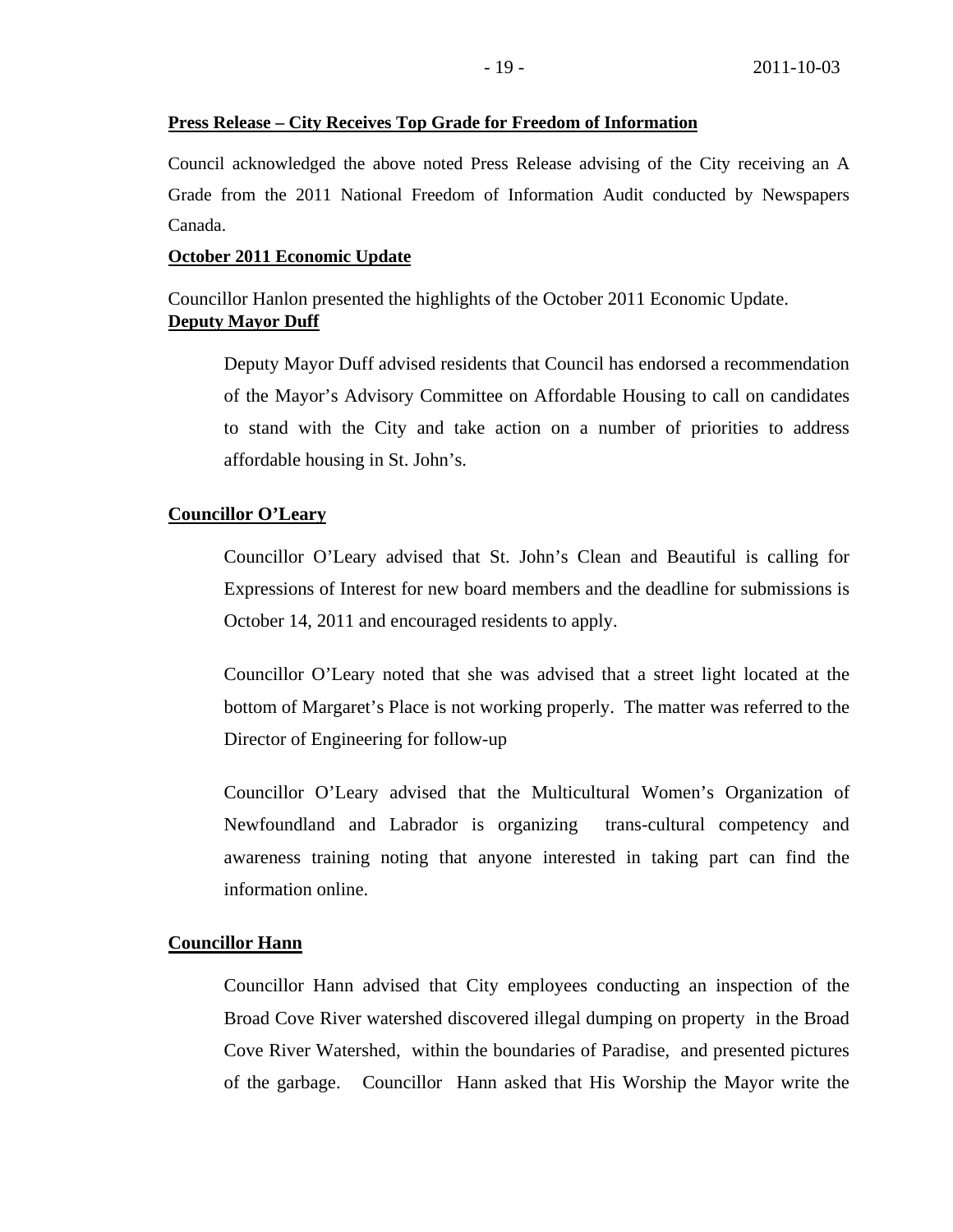Mayor of the Town of Paradise requesting that the town take steps to ensure this land is cleaned up by the owner.

### **Councillor Breen**

Councillor Breen expressed concern about businesses operating out of hotels without holding City business permits and indicated he has asked that staff contact the hotels to advise them that those businesses are not permitted to operate under their business permit. Councillor Breen also asked that staff look at the City's permit fee structure compared to other jurisdictions to ensure a level playing field.

### **Councillor Galgay**

Councillor Galgay tabled a letter from Ms. Melanie Davis on behalf of residents of Calver Avenue and surrounding area, requesting that priority be given to replacement of the sidewalks. The matter was referred to the Director of Engineering for follow-up.

### **Councillor Tilley**

Councillor Tilley tabled a letter from Mr. Chad Decker, 11 Boggy Hall Place asking that the City consider installing a fence at the end of Boggy Hall Place in the interest of safety. The matter was referred to the Deputy City Manager/ Director of Public Works & Parks for follow-up.

### **Councillor Hanlon**

Councillor Hanlon asked that the City consider providing information on its website similar to the provincial government with respect to crisis centres for women.